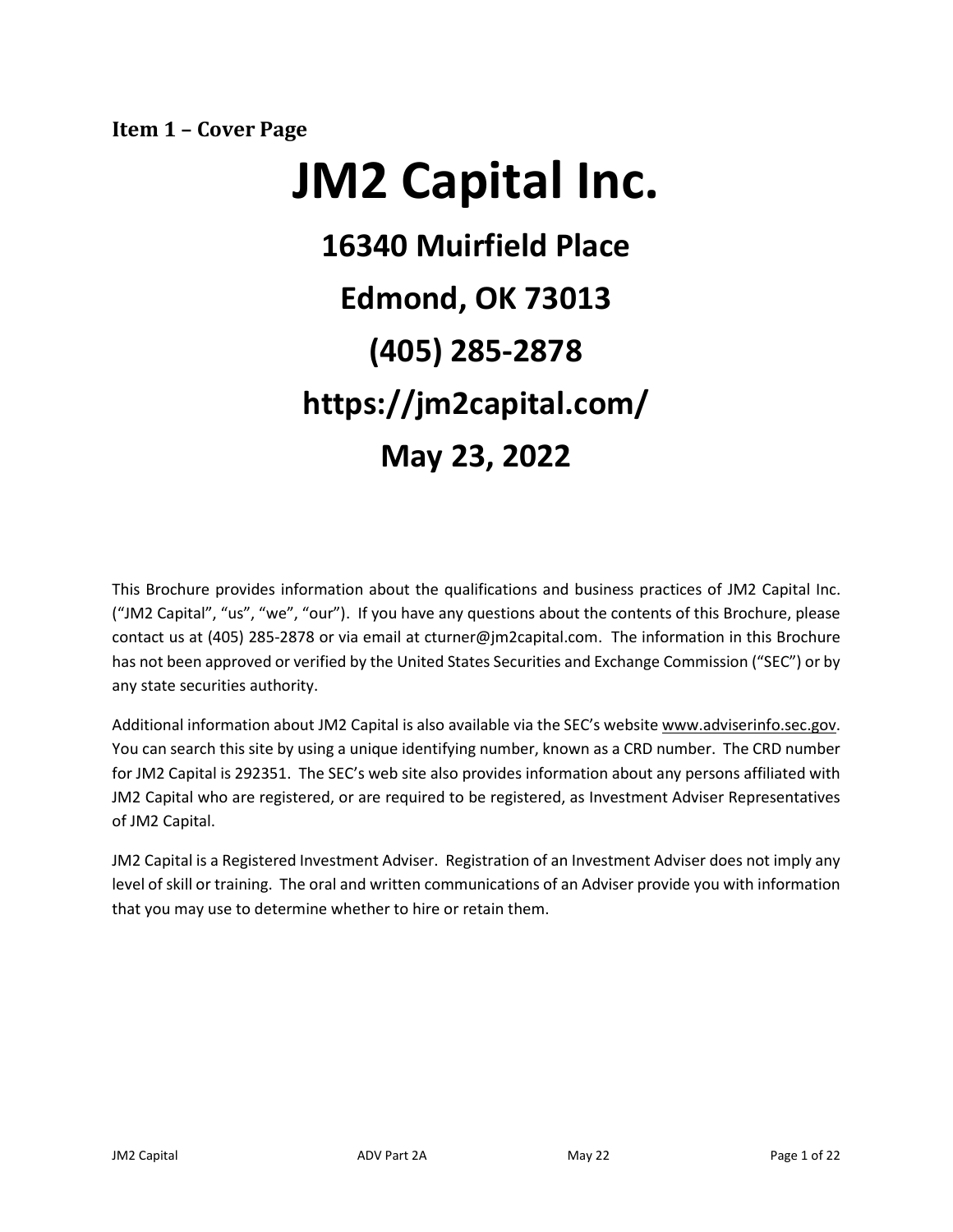# <span id="page-1-0"></span>**Item 2 – Material Changes**

Material Changes since the initial Brochure:

Since our last Brochure, dated March 31, 2022, we have made the following material changes:

- 1. We registered with the SEC.
- 2. Our address is now 16340 Muirfield Place, Edmond, OK 73013.

We will ensure that you receive a summary of any material changes to this and subsequent Brochures within 90 days of the close of our business' fiscal year end which is December 31<sup>st</sup>. We will provide other ongoing disclosure information about material changes as they occur. We will also provide you with information on how to obtain the complete brochure. Currently, our Brochure may be requested at any time, without charge, by contacting Cameron Turner at (405) 285-2878.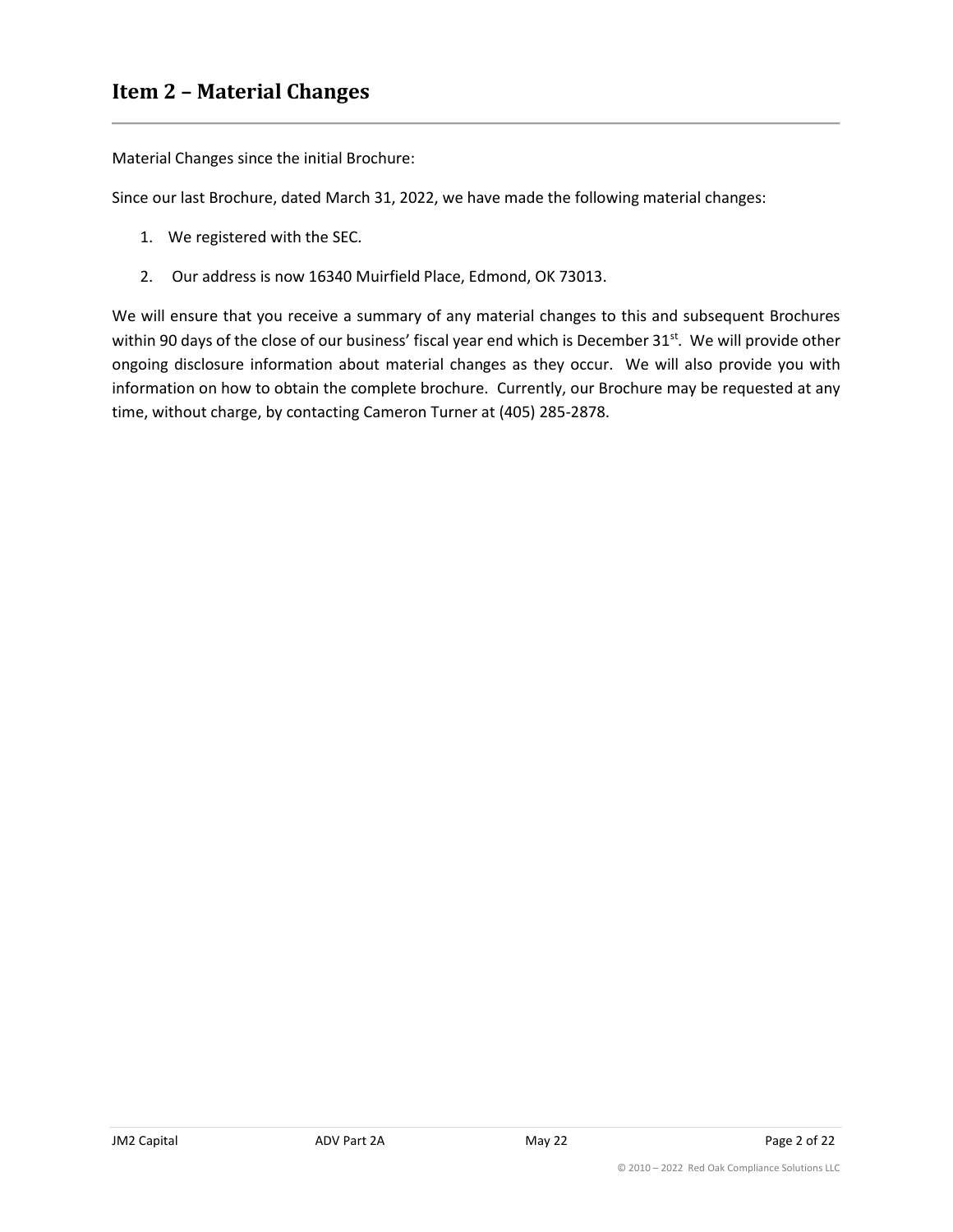# <span id="page-2-0"></span>**Item 3 - Table of Contents**

| Item 11 - Code of Ethics, Participation or Interest in Client Accounts and Personal Trading13 |
|-----------------------------------------------------------------------------------------------|
|                                                                                               |
|                                                                                               |
|                                                                                               |
|                                                                                               |
|                                                                                               |
|                                                                                               |
|                                                                                               |
|                                                                                               |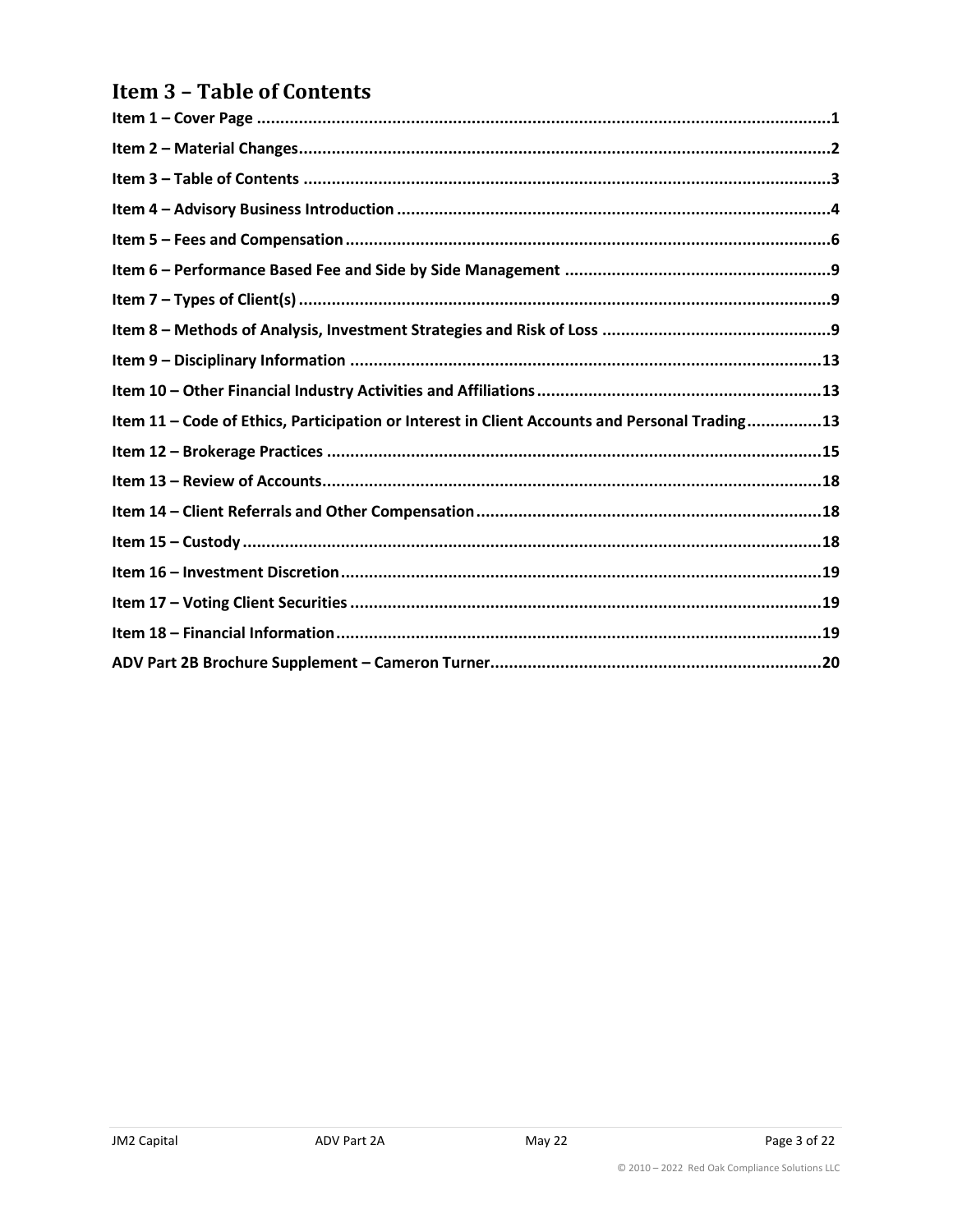## <span id="page-3-0"></span>**Our Advisory Business**

JM2 Capital Inc. has applied for registration with the Securities and Exchange Commission (SEC). The Adviser was founded in 2018 by John Mathena, who is the Adviser's principal owner. Cameron Turner serves as the firm's Chief Compliance Officer and Chief Investment Officer.

## **Services**

JM2 Capital offers asset management and financial planning services, with an emphasis on building portfolios designed to meet the needs of our clients. Our focus is on helping you develop and execute plans that are designed to build and preserve your wealth. We are available during normal business hours either by telephone, fax, email, or in person by appointment to answer your questions.

Active Asset Management

## *Tailored Asset Management Services*

As part of the active asset management process we will meet with you to discuss your financial circumstances, investment goals and objectives, and to determine your risk tolerance. We will ask you to provide statements summarizing current investments, income and other earnings, recent tax returns, retirement plan information, other assets and liabilities, wills and trusts, insurance policies, and other pertinent information.

Based on the information you share with us, we will analyze your situation and tailor a portfolio with appropriate asset allocations and investment strategy[ies]. Our recommendations and ongoing management are based upon your investment goals, objectives and risk tolerance. We will monitor the account, trade as necessary, and communicate regularly with you.

We will work with you on an ongoing basis to evaluate your asset allocation as well as rebalance your portfolio to keep it in line with your goals as necessary. We will be reasonably available to help you with questions about your account.

\* Please note that pursuant to the investment advisory agreement you are obligated to notify us promptly when your financial situation, goals, objectives, or needs change. \*

You shall have the ability to impose reasonable restrictions on the management of your account, including the ability to instruct us not to purchase certain mutual funds, stocks or other securities. These restrictions may be a specific company security, industry sector, asset class, or any other restriction you request.

Under certain conditions, securities from outside accounts may be transferred into your advisory account; however, we may recommend that you sell any security if we believe that it is not suitable for the current recommended investment strategy. Additionally, trading may be required to meet initial allocation targets, after substantial cash deposits that require investment allocation, and/or after a request for a withdrawal that requires liquidation of a position.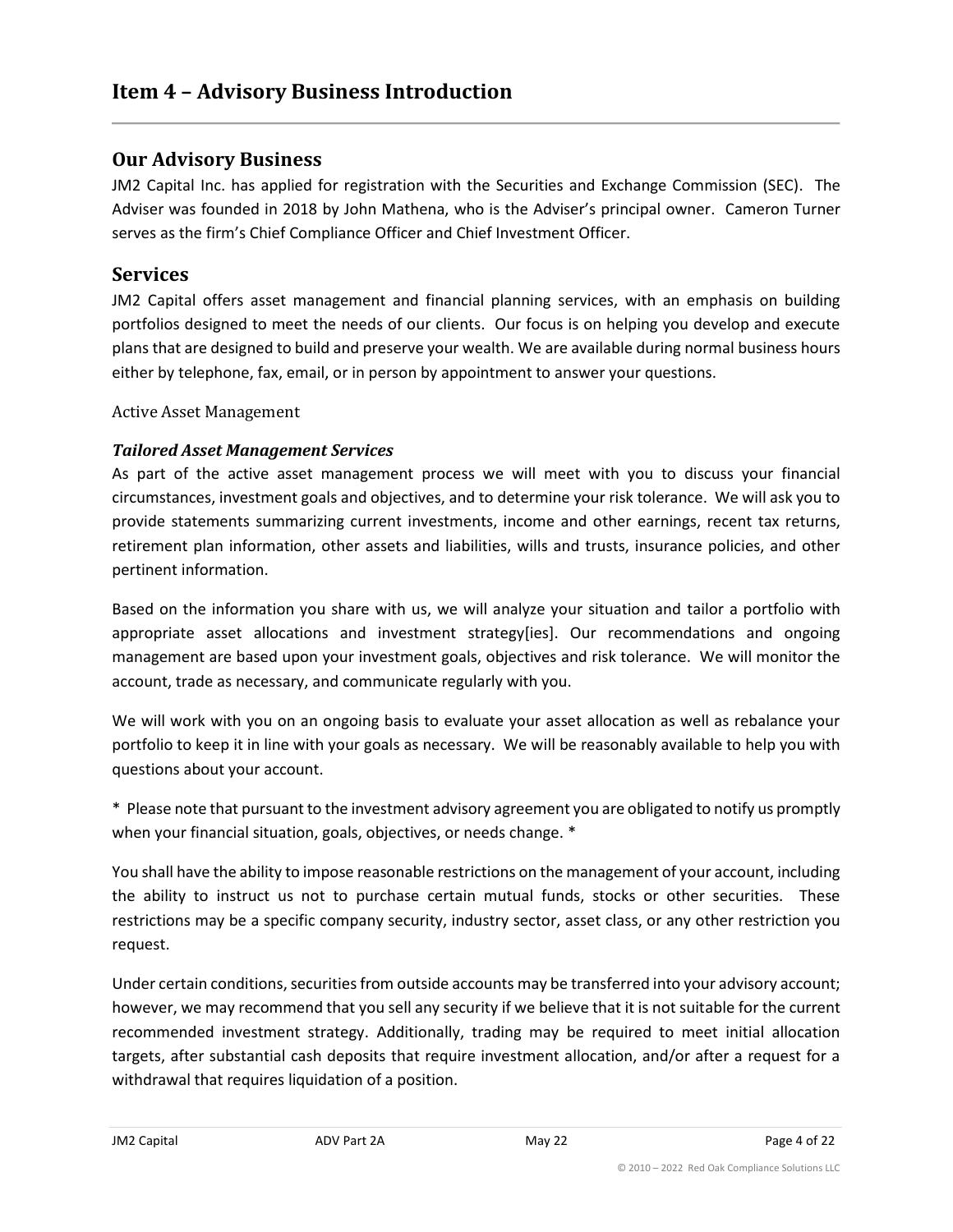Periodically, your account may need to be rebalanced or reallocated in order to reestablish the targeted percentages of your initial asset allocation. This rebalancing or reallocation will occur as required or pursuant to the schedule we have determined together.

You will be responsible for all tax consequences resulting from the sale of any security, rebalancing or reallocation of the account. You are responsible for any taxable events in these instances. We are not tax professionals and do not give tax advice. However, we will work with your tax professionals to assist you with tax planning.

You will be notified of any purchases or sales through trade confirmations and statements that are provided by the custodian. These statements list the total value of the account, itemize all transaction activity, and list the types, amounts, and total value of securities held. You will at all times maintain full and complete ownership rights to all assets held in your account, including the right to withdraw securities or cash, proxy voting and receiving transaction confirmations.

We may also provide you with quarterly performance statements. These statements give you additional feedback regarding performance, educate you about our long-term investment philosophy, and describe any changes in current strategy and allocation along with the reasons for making these changes.

#### **Financial Planning**

We provide services such as comprehensive financial planning, estate planning, business planning and educational planning. Fee based financial planning is a comprehensive relationship which incorporates many different aspects of your financial status into an overall plan that meets your goals and objectives. The financial planning relationship consists of face-to-face meetings and ad hoc meetings with you and/or your other advisors (attorneys, accountants, etc.) as necessary.

In performing financial planning services, we typically examine and analyze your overall financial situation, which may include issues such as taxes, insurance needs, overall debt, credit, business planning, retirement savings and reviewing your current investment program. Our services may focus on all or only one of these areas depending upon the scope of our engagement with you.

It is essential that you provide the information and documentation we request regarding your income, investments, taxes, insurance, estate plan, etc. We will discuss your investment objectives, needs and goals, but you are obligated to inform us of any changes. We do not verify any information obtained from you, your attorney, accountant or other professionals.

If you engage us to perform these services, you will receive a written agreement detailing the services, fees, terms and conditions of the relationship. You will also receive this Brochure. You are under no obligation to implement recommendations through us. You may implement your financial plan through any financial organization of your choice.

We obtain information from a wide variety of publicly available sources. We do not have any inside private information about any investments that are recommended. All recommendations developed by us are based upon our professional judgment. We cannot guarantee the results of any of our recommendations. Choosing which advice to follow is your decision.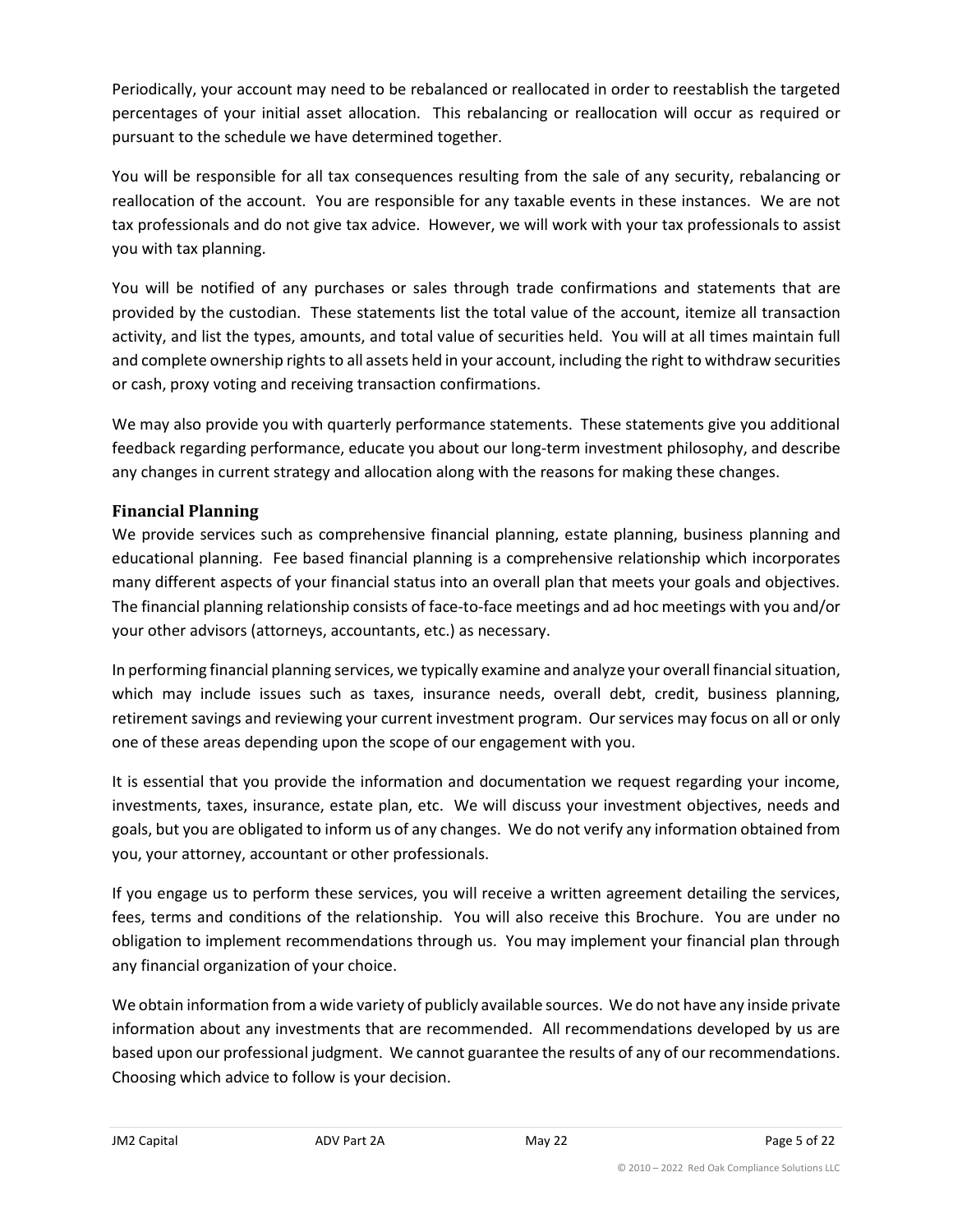We can also work with you, in a consulting capacity, to create an Investment Policy Statement (IPS) that will serve as the roadmap to guide your wealth management program. Your IPS will incorporate many different aspects of your financial status into an overall plan designed to meet your goals and objectives. We will create a formal IPS and deliver it to you upon completion.

### **Third-Party Money Manager**

We may determine that opening an account with a professional third-party money manager is in your best interest. We may have third-party money manager relationships with several third-party advisory firms.

Our third-party money managers provide investment research and discretionary assets allocation for certain clients for whom we believe these services to be in their best interest. The money managers selected under these programs will have discretion to determine the securities they buy and sell within the account, subject to reasonable restrictions imposed by you. Due to the nature of these programs, each of the independent money managers is obligated to provide you with a separate disclosure document. You should carefully review this document for important and specific program details, including pricing.

Under these programs, we shall:

- Assist in the identification of investment objectives
- Recommend specific investment style and asset allocation strategies
- Review performance and progress
- Recommend reallocation among managers or styles within the program
- Recommend the hiring and firing of subadvisors

You should read the ADV Part 2 disclosure document of subadvisor for complete details.

## **Wrap Fee**

The Adviser does not sponsor or participate in a third-party sponsored wrap fee program.

## **Assets Under Management**

As of the December 31, 2021, we have \$122,785,796.27 in discretionary assets under management.

# <span id="page-5-0"></span>**Item 5 – Fees and Compensation**

## **Asset Management Fee Schedule**

The minimum account opening balance is \$500,000, which may be negotiable based upon certain circumstances and at the Adviser's discretion. The fee charged is based upon the amount of money invested. Multiple accounts of immediately-related family members, at the same mailing address, may be considered one consolidated account for billing purposes. Fees are charged monthly, in arrears. Payments are due and will be assessed on the last day of each month, based on the previous month ending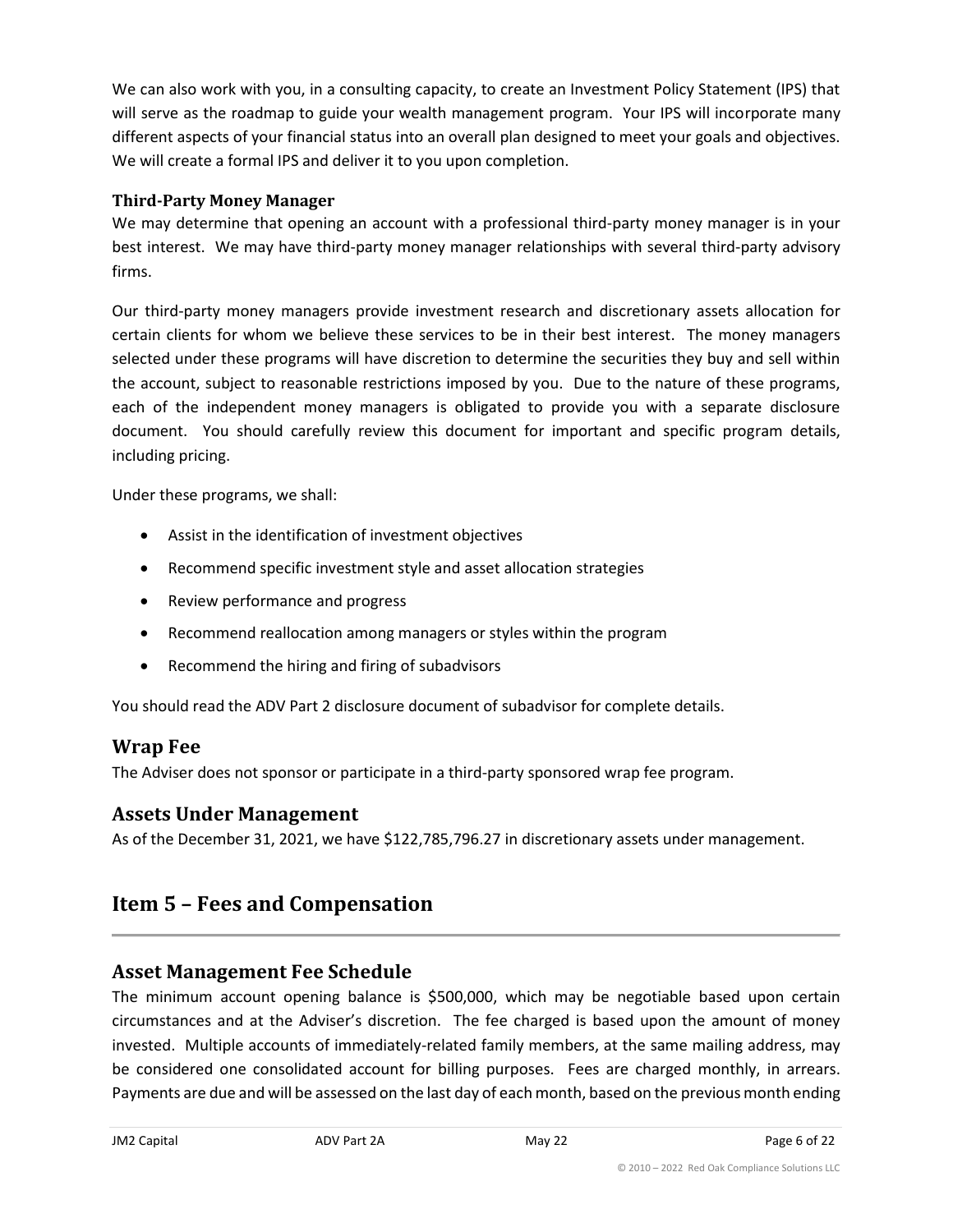balance of the account(s) under management for the preceding month. The Adviser will not pro rate for deposits and withdrawals in the account during the billing period. Fees will be calculated as follows:

## Tiered fee Schedule

| <b>AUM</b>        | Fee   |
|-------------------|-------|
| First \$1,000,000 | 1.0%  |
| Over \$1,000,000  | 0.50% |

The fees shown above are annual fees and may be negotiable based upon certain circumstances. No increase in the annual fee shall be effective without prior written notification. JM2 Capital believes the advisory fee is reasonable considering the fees charged by other investment advisers offering similar services/programs.

Clients who utilize the services of a Third-Party Money Manager shall be charged a separate management by the Third-Party Manager. This fee shall vary depending on the Client's agreement with the Third-Party Manager. This fee will be separate from, and in addition to, the management fees charged by JM2 fees shown above. Please review the Third-Party Money Manager's ADV Part 2A for additional details regarding their fees.

The Client acknowledges and agrees that the Adviser may charge for certain additional Assets managed for the Client by the Adviser, but not held by the Custodian (i.e. variable annuities, mutual funds, 401(k), and variable life).

# **Automatic Payment of Fee**

The Client agrees to authorize the Custodian to pay directly to JM2 Capital upon receipt of notice, the Account's investment advisory services fee. Fee withdrawals will occur no more frequently than monthly from the Client's Account, unless specifically instructed otherwise by the Client.

The Custodian will send to the Client a statement, at least quarterly, indicating all amounts disbursed from the Account, including the fee paid directly to JM2 Capital. JM2 Capital's access to the Assets of the Account will be limited to trading and the withdrawals authorized above. Additionally, JM2 Capital will send to the Client an invoice reflecting the amount of the fee, the previous month ending balance for the Client's Account on which the fee was based, and the specific manner in which the fee was calculated.

# **Third Party Fees**

Our fees do not include brokerage commissions, transaction fees, and other related costs and expenses. You may incur certain charges imposed by custodians, third party investment companies and other third parties. These include fees charged by managers, custodial fees, deferred sales charges, odd-lot differentials, transfer taxes, wire transfer and electronic fund fees, and other fees and taxes on brokerage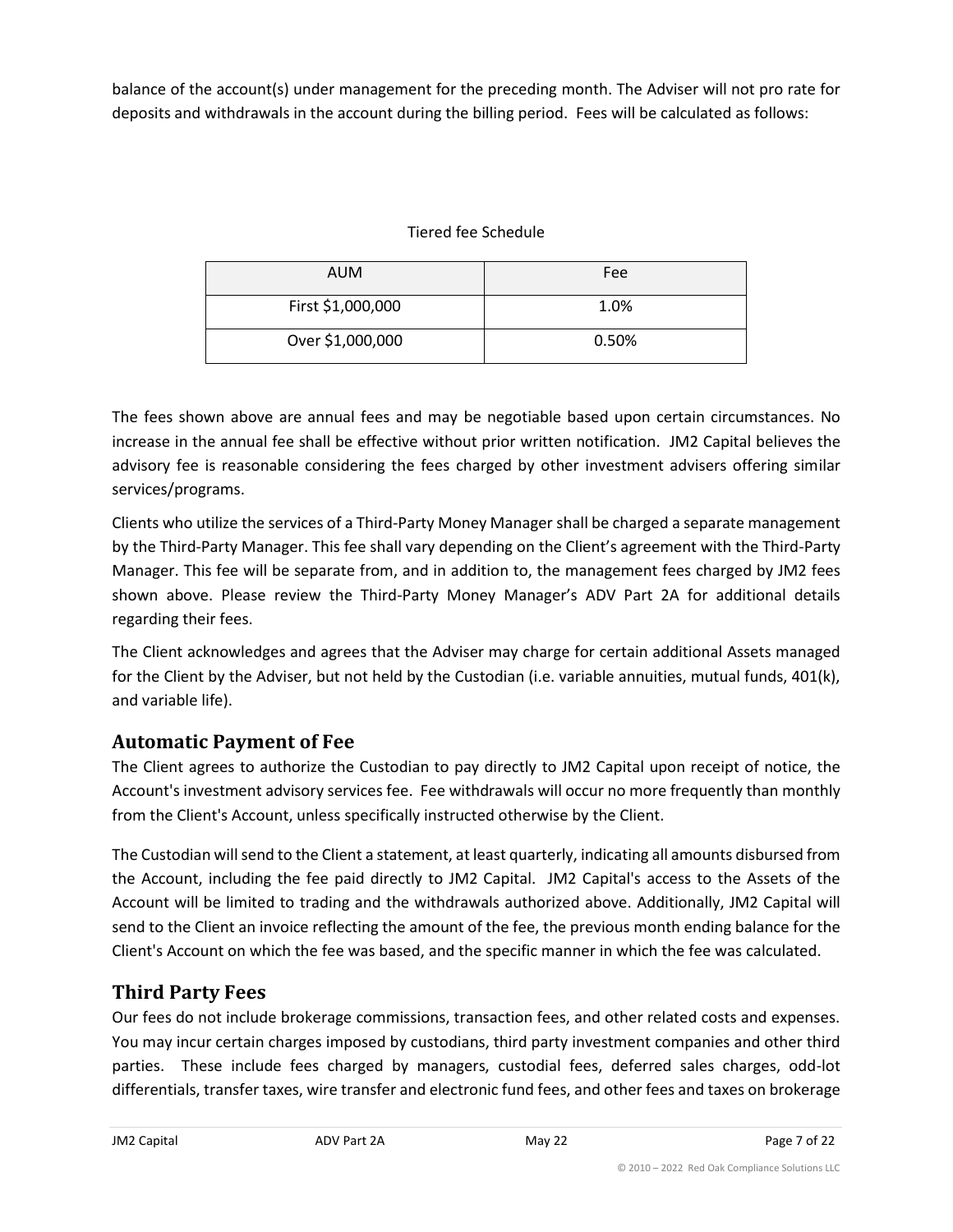accounts and securities transactions. Mutual funds, money market funds and exchange-traded funds (ETFs) also charge internal management fees, which are disclosed in the fund's prospectus. These fees may include, but are not limited to, a management fee, upfront sales charges, and other fund expenses. Certain strategies offered by us may involve investment in mutual funds and/or ETFs. Load and no load mutual funds may pay annual distribution charges, sometimes referred to as "12(b)(1) fees". These 12(b)(1) fees come from fund assets, and thus indirectly from clients' assets. We do not receive any compensation from these fees. All of these fees are in addition to the management fee you pay us. You should review all fees charged to fully understand the total amount of fees you will pay. Services similar to those offered by us may be available elsewhere for more or less than the amounts we charge. Our brokerage practices are discussed in more detail under Item 12 – Brokerage Practices.

# **Financial Planning Fees**

We do not charge a separate fee for our financial planning services for those clients who also hire us for asset management services. When we have been hired to perform asset management, the financial planning services we may offer will be incidental to our asset management services and will be detailed in your Advisory Agreement.

For those clients who hire us solely for financial planning, we will charge a fee of \$200 per hour, which may be negotiable, depending upon certain circumstances. The Financial Planning Agreement will show the fee you will pay.

The fees shown above are the minimum for financial plans. An estimate for total hours will be determined at the start of the advisory relationship. We will invoice you monthly for our financial planning fees. Investment plans will be presented to you within 90 days of the contract date, provided that all information needed to prepare the investment plan has been promptly provided to us. We do not accept prepayment of more than \$500 in fees per client, six months or more in advance. The financial planning agreement will terminate once you receive the final plan.

If the plan is implemented through us, we may receive compensation from advisory services recommended in the financial plan. This compensation would be in addition to the financial planning fee you pay. The fees and expenses you pay for the purchase of these products may be more or less than the expenses you would pay should you decide to implement our recommendations through another investment advisory firm or broker-dealer and are typically determined by the broker-dealer or investment company sponsoring the product. Therefore, a conflict of interest may exist between our interests and your interests since we may recommend products that pay us compensation. We may have an incentive to recommend particular products based upon the potential compensation rather than your needs. This potential conflict is addressed in our Code of Ethics.

Based upon your needs, we may also provide consultations throughout the year to advise and counsel you about other financial issues. We can help you with transition planning, major transaction analysis, coordinated with cash flow needs, retirement needs, estate planning needs, income tax planning, life and disability insurance needs, investment needs, and college education planning.

All recommendations developed by us are based upon our professional judgment. We cannot guarantee the results of any of our recommendations.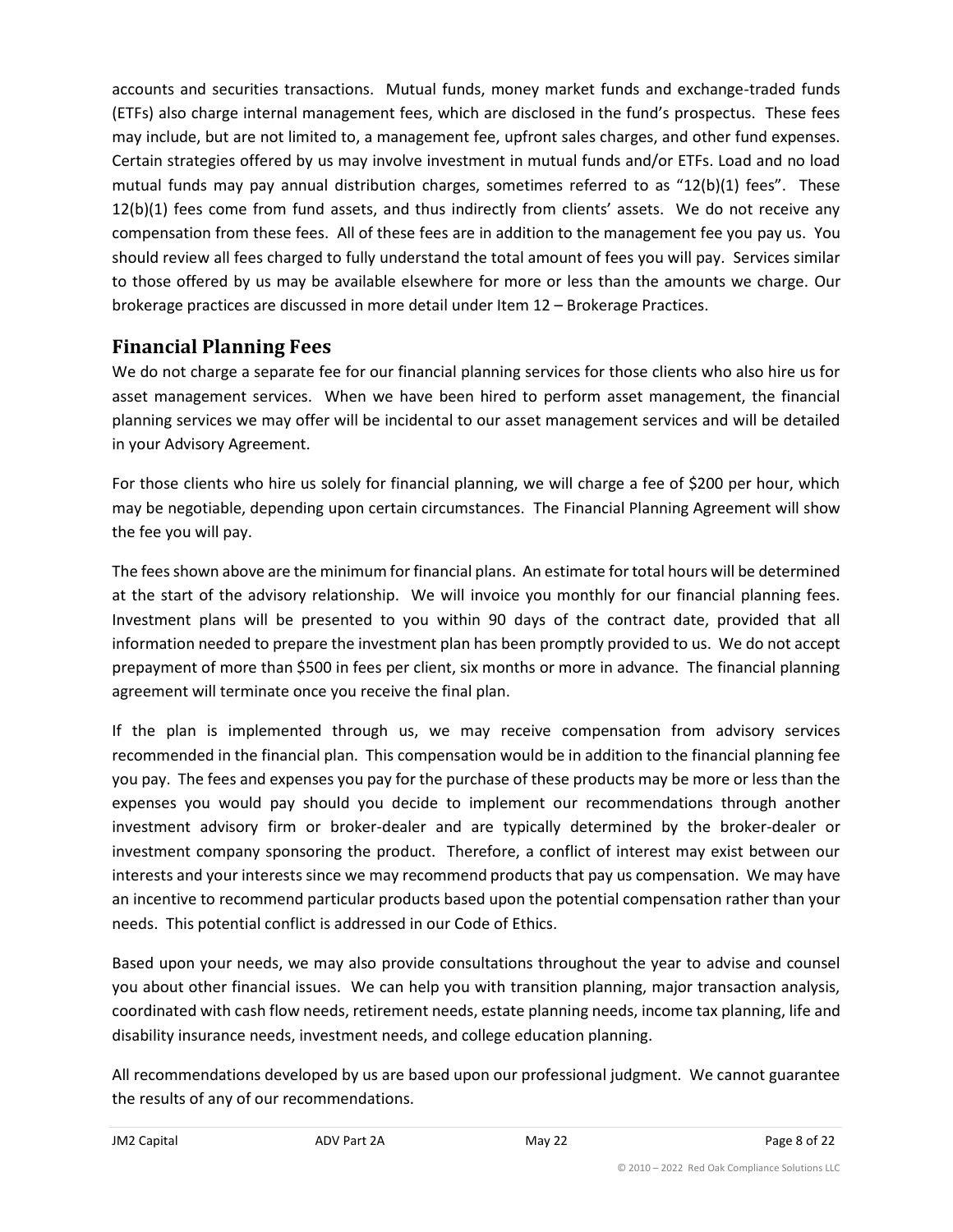<span id="page-8-0"></span>We do not charge any performance-based fees. These are fees based on a share of capital gains on or capital appreciation of the assets of a client.

# <span id="page-8-1"></span>**Item 7 – Types of Client(s)**

We provide investment advisory services to individuals, trusts, estates, charitable organizations, corporations and other business entities.

Our minimum account opening balance is \$500,000, which may be negotiable based upon certain circumstances.

# <span id="page-8-2"></span>**Item 8 – Methods of Analysis, Investment Strategies and Risk of Loss**

## **Methods of Analysis**

We use Fundamental and Technical Analysis as part of our overall investment management discipline; the implementation of these analyses as part of our investment advisory services to you may include any, all or a combination of the following:

#### **Fundamental Analysis**

Fundamental analysis is a technique that attempts to determine a security's value by focusing on the underlying factors that affect a company's actual business and its future prospects. Fundamental analysis is about using real data to evaluate a security's value. It refers to the analysis of the economic well-being of a financial entity as opposed to only its price movements.

The end goal of performing fundamental analysis is to produce a value that we can compare with the security's current price, with the aim of figuring out what sort of position to take with that security (underpriced = buy, overpriced = sell or short).

#### **Technical Analysis**

Technical Analysis is a technique that attempts to determine a security's value by developing models and trading rules based upon price and volume transformation. Technical analysis assumes that a market's price reflects all relevant information so the analysis focuses on the history of a security's trading behavior rather than external drivers such as economic, fundamental and news events. The practice of technical analysis incorporates the importance of understanding how market participants perceive and act upon relevant information rather than focusing on the information itself. Ultimately, technical analysts develop trading models and rules by evaluating factors such as market trends, market participant behaviors, supply and demand and pricing patterns and correlations.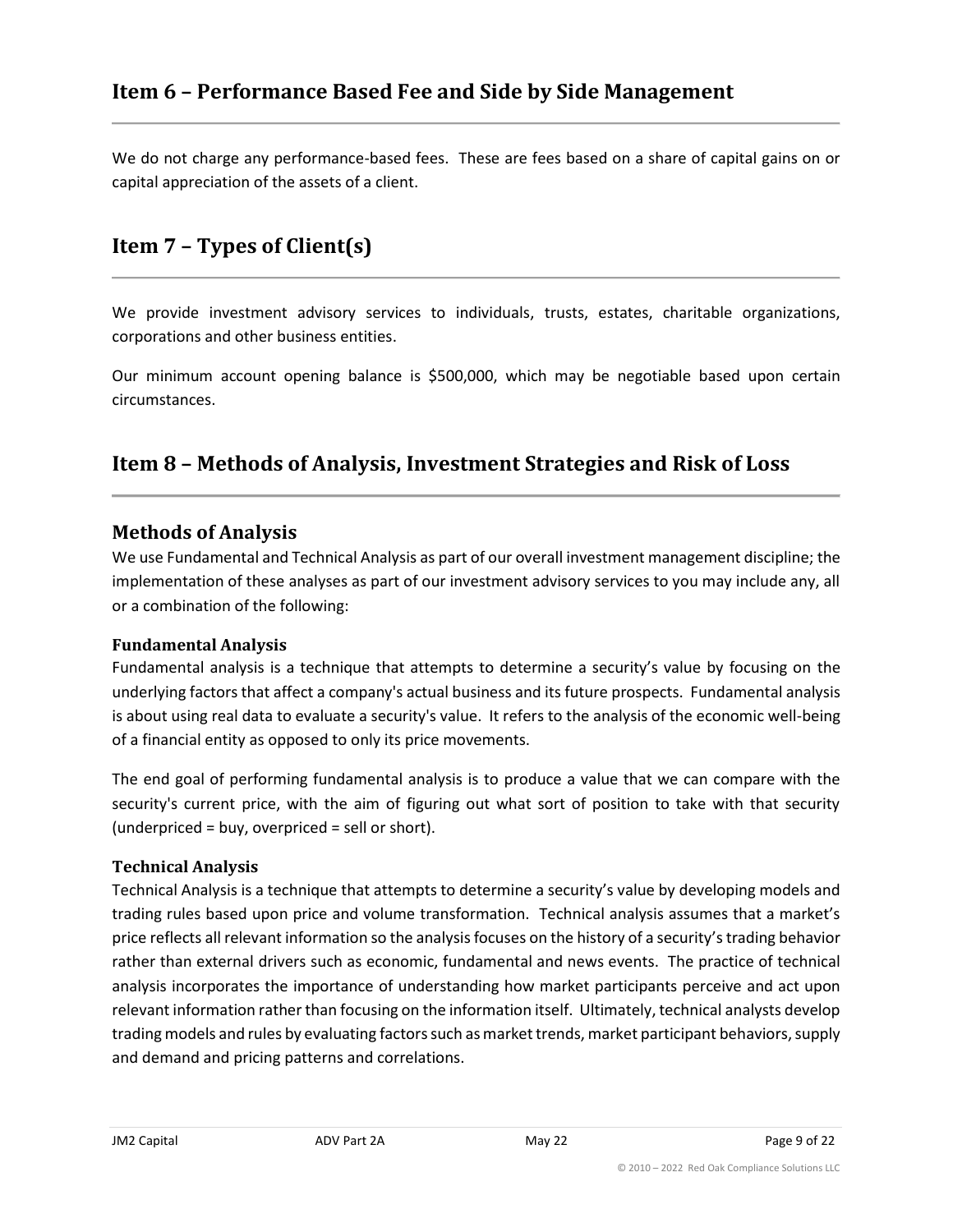As with other types of analysis, the predictive nature of technical analysis can vary greatly; models and rules are often modified and updated as new patterns and behaviors develop. Past performance is not an indicator of future return.

## **Investment Strategies**

In order to perform this analysis, we use many resources, such as:

- Morningstar
- Financial newspapers and magazines (e.g. Wall Street Journal, Forbes, etc.)
- Annual reports, prospectuses, filings
- Company press releases and websites
- Research materials prepared by third parties

The investment strategies we use to implement any investment advice given to you include, but are not limited to:

• Long term purchases -securities held at least a year

## **Risk of Loss**

We cannot guarantee our analysis methods will yield a return. In fact, a loss of principal is always a risk. Investing in securities involves a risk of loss that you should be prepared to bear. You need to understand that investment decisions made for your account by us are subject to various market, currency, economic, political and business risks. The investment decisions we make for you will not always be profitable nor can we guarantee any level of performance.

A list of all risks associated with the strategies, products and methodology we offer are listed below:

#### *Alternative Investment Risk*

Investing in alternative investments is speculative, not suitable for all clients, and intended for experienced and sophisticated investors who are willing to bear the high economic risks of the investment, which can include:

- Loss of all or a substantial portion of the investment due to leveraging, short-selling or other speculative investment practices
- Lack of liquidity in that there may be no secondary market for the fund and none expected to develop
- Volatility of returns
- Absence of information regarding valuations and pricing
- Delays in tax reporting
- Less regulation and higher fees than mutual funds.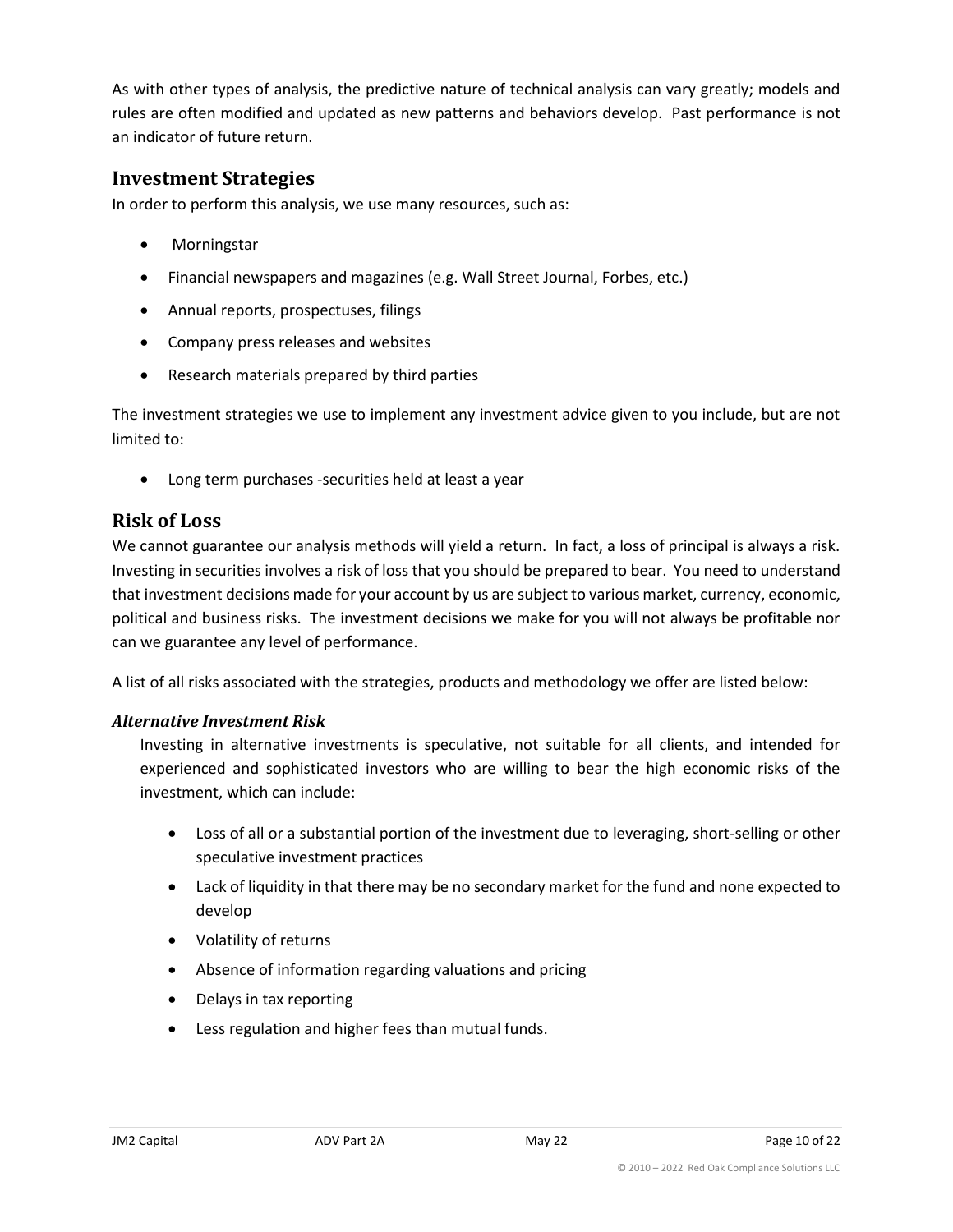#### *Bond Fund Risk*

Bond funds generally have higher risks than money market funds, largely because they typically pursue strategies aimed at producing higher yields of the risks associated with bond funds include:

- Call Risk The possibility that falling interest rates will cause a bond issuer to redeem—or call—its high-yielding bond before the bond's maturity date.
- Credit Risk the possibility that companies or other issuers whose bonds are owned by the fund may fail to pay their debts (including the debt owed to holders of their bonds). Credit risk is less of a factor for bond funds that invest in insured bonds or U.S. Treasury bonds. By contrast, those that invest in the bonds of companies with poor credit ratings generally will be subject to higher risk.
- Interest Rate Risk the risk that the market value of the bonds will go down when interest rates go up. Because of this, you can lose money in any bond fund, including those that invest only in insured bonds or Treasury bonds.
- Prepayment Risk the chance that a bond will be paid off early. For example, if interest rates fall, a bond issuer may decide to pay off (or "retire") its debt and issue new bonds that pay a lower rate. When this happens, the fund may not be able to reinvest the proceeds in an investment with as high a return or yield.

#### *Fundamental Analysis Risk*

Fundamental analysis, when used in isolation, has a number of risks:

- There are an infinite number of factors that can affect the earnings of a company, and its stock price, over time. These can include economic, political and social factors, in addition to the various company statistics.
- The data used may be out of date.
- It is difficult to give appropriate weightings to the factors.
- It assumes that the analyst is competent.
- It ignores the influence of random events such as oil spills, product defects being exposed, and acts of God and so on.

#### *Exchange Traded Fund ("ETF") Risk*

Most ETFs are passively managed investment companies whose shares are purchased and sold on a securities exchange. An ETF represents a portfolio of securities designed to track a particular market segment or index. ETFs are subject to the following risks that do not apply to conventional funds:

- The market price of the ETF's shares may trade at a premium or a discount to their net asset value;
- An active trading market for an ETF's shares may not develop or be maintained; and
- There is no assurance that the requirements of the exchange necessary to maintain the listing of an ETF will continue to be met or remain unchanged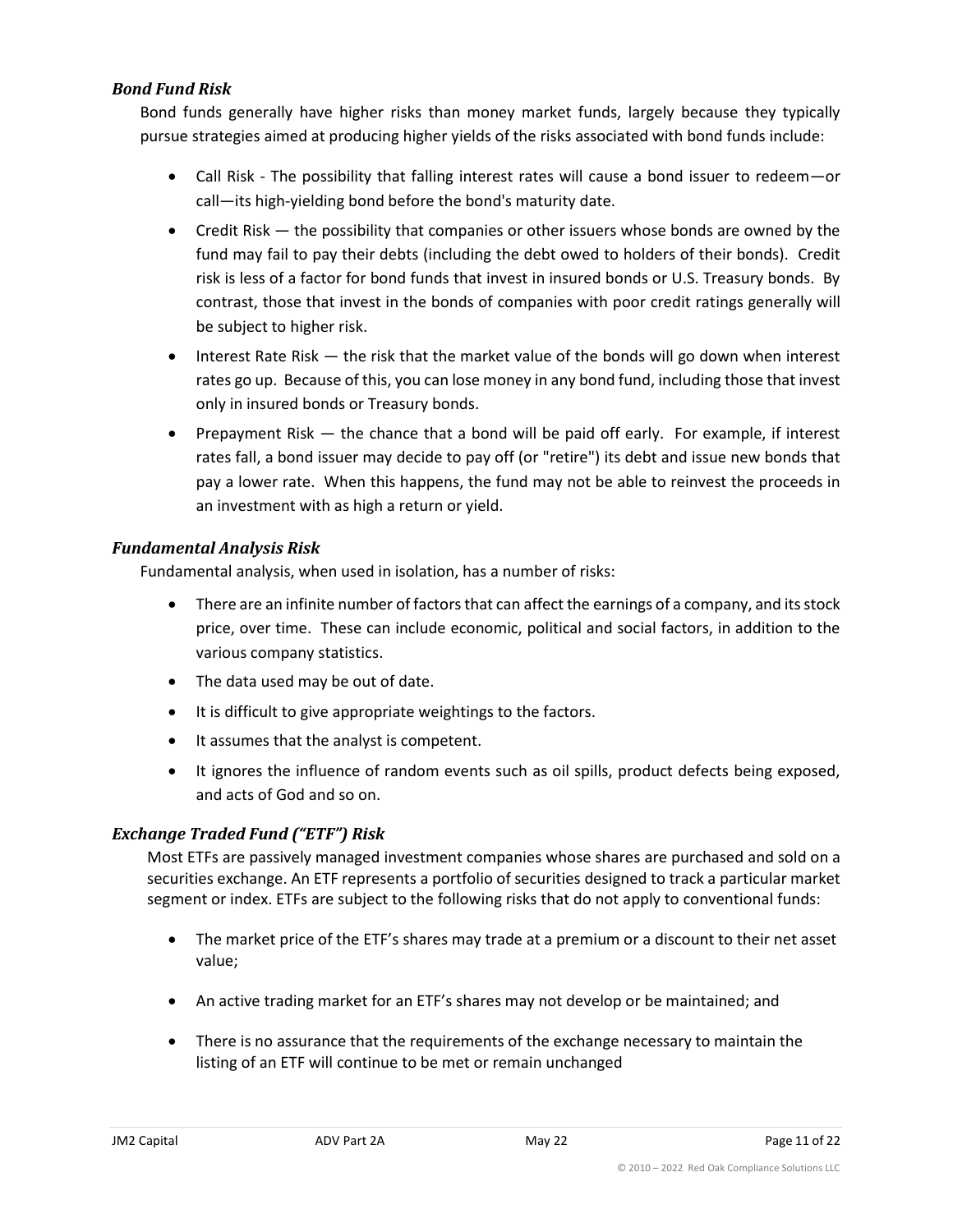#### *Mutual Funds Risk*

The following is a list of some general risks associated with investing in mutual funds.

- Country Risk The possibility that political events (a war, national elections), financial problems (rising inflation, government default), or natural disasters (an earthquake, a poor harvest) will weaken a country's economy and cause investments in that country to decline.
- Currency Risk -The possibility that returns could be reduced for Americans investing in foreign securities because of a rise in the value of the U.S. dollar against foreign currencies. Also called exchange-rate risk.
- Income Risk The possibility that a fixed-income fund's dividends will decline as a result of falling overall interest rates.
- Industry Risk The possibility that a group of stocks in a single industry will decline in price due to developments in that industry.
- Inflation Risk The possibility that increases in the cost of living will reduce or eliminate a fund's real inflation-adjusted returns.
- Manager Risk -The possibility that an actively managed mutual fund's investment adviser will fail to execute the fund's investment strategy effectively resulting in the failure of stated objectives.
- Market Risk -The possibility that stock fund or bond fund prices overall will decline over short or even extended periods. Stock and bond markets tend to move in cycles, with periods when prices rise and other periods when prices fall.
- Principal Risk -The possibility that an investment will go down in value, or "lose money," from the original or invested amount.

#### *Stock Fund Risk*

Overall "market risk" poses the greatest potential danger for investors in stocks funds. Stock prices can fluctuate for a broad range of reasons, such as the overall strength of the economy or demand for particular products or services.

#### *Technical Analysis risk*

- Technical analysis is derived from the study of market participant behavior and its efficacy is a matter of controversy.
- Methods vary greatly and can be highly subjective; different technical analysts can sometimes make contradictory predictions from the same data.
- Models and rules can incur sufficiently high transaction costs.

## *Overall Risks*

Clients need to remember that past performance is no guarantee of future results. All funds carry some level of risk. You may lose some or all of the money you invest, including your principal, because the securities held by a fund goes up and down in value. Dividend or interest payments may also fluctuate, or stop completely, as market conditions change.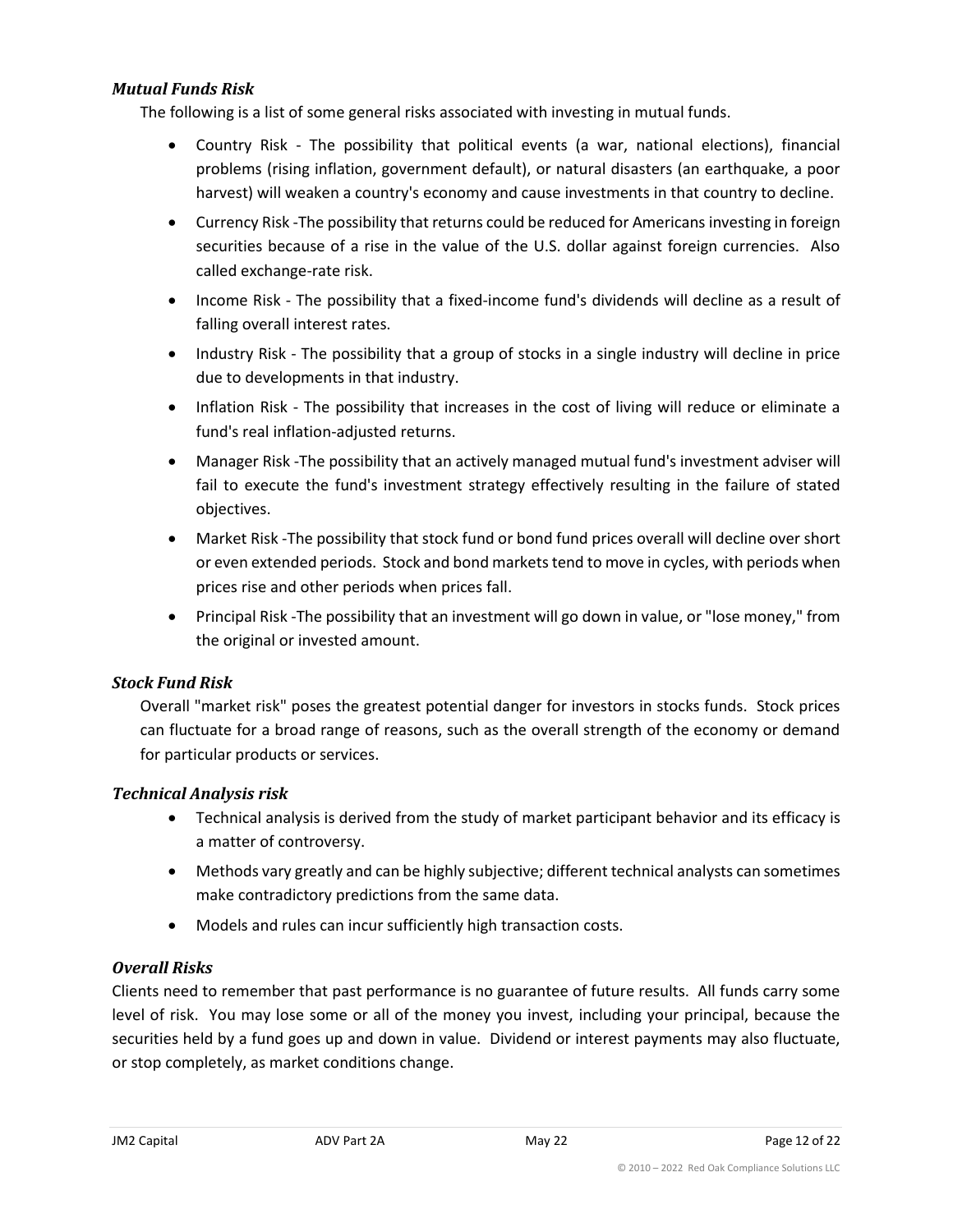Before you invest, be sure to read a fund's prospectus and shareholder reports to learn about its investment strategy and the potential risks. Funds with higher rates of return may take risks that are beyond your comfort level and are inconsistent with your financial goals.

While past performance does not necessarily predict future returns, it can tell you how volatile (or stable) a fund has been over a period of time. Generally, the more volatile a fund, the higher the investment risk. If you'll need your money to meet a financial goal in the near-term, you probably can't afford the risk of investing in a fund with a volatile history because you will not have enough time to ride out any declines in the stock market.

# <span id="page-12-0"></span>**Item 9 – Disciplinary Information**

Registered Investment Advisers are required to disclose all material facts regarding any legal or disciplinary events that would be material to your evaluation of us or the integrity of our management. We do not have any information to disclose concerning JM2 Capital or any of our IARs. We adhere to high ethical standards for all IARs and associates.

# <span id="page-12-1"></span>**Item 10 – Other Financial Industry Activities and Affiliations**

Neither JM2 Capital nor any of its management persons are registered as a broker-dealer or registered as a representative of a broker-dealer, nor does it have any pending application to register. In addition, neither JM2 Capital nor its management persons are affiliated with any broker-dealer.

JM2 Capital and its management persons are not registering as a commodity pool operator, futures commission merchant, or commodity trading advisor.

# **Other Financial Industry Affiliations**

The IARs of JM2 Capital do not participate in other business activities or have any outside affiliations at this time.

# <span id="page-12-2"></span>**Item 11 – Code of Ethics, Participation or Interest in Client Accounts and Personal Trading**

# **General Information**

We have adopted a Code of Ethics for all IARs of the firm describing its high standards of business conduct, and fiduciary duty to you, our client. The Code of Ethics includes provisions relating to the confidentiality of client information, a prohibition on insider trading, a prohibition of rumor mongering, restrictions on the acceptance of significant gifts, the reporting of certain gifts and business entertainment items, and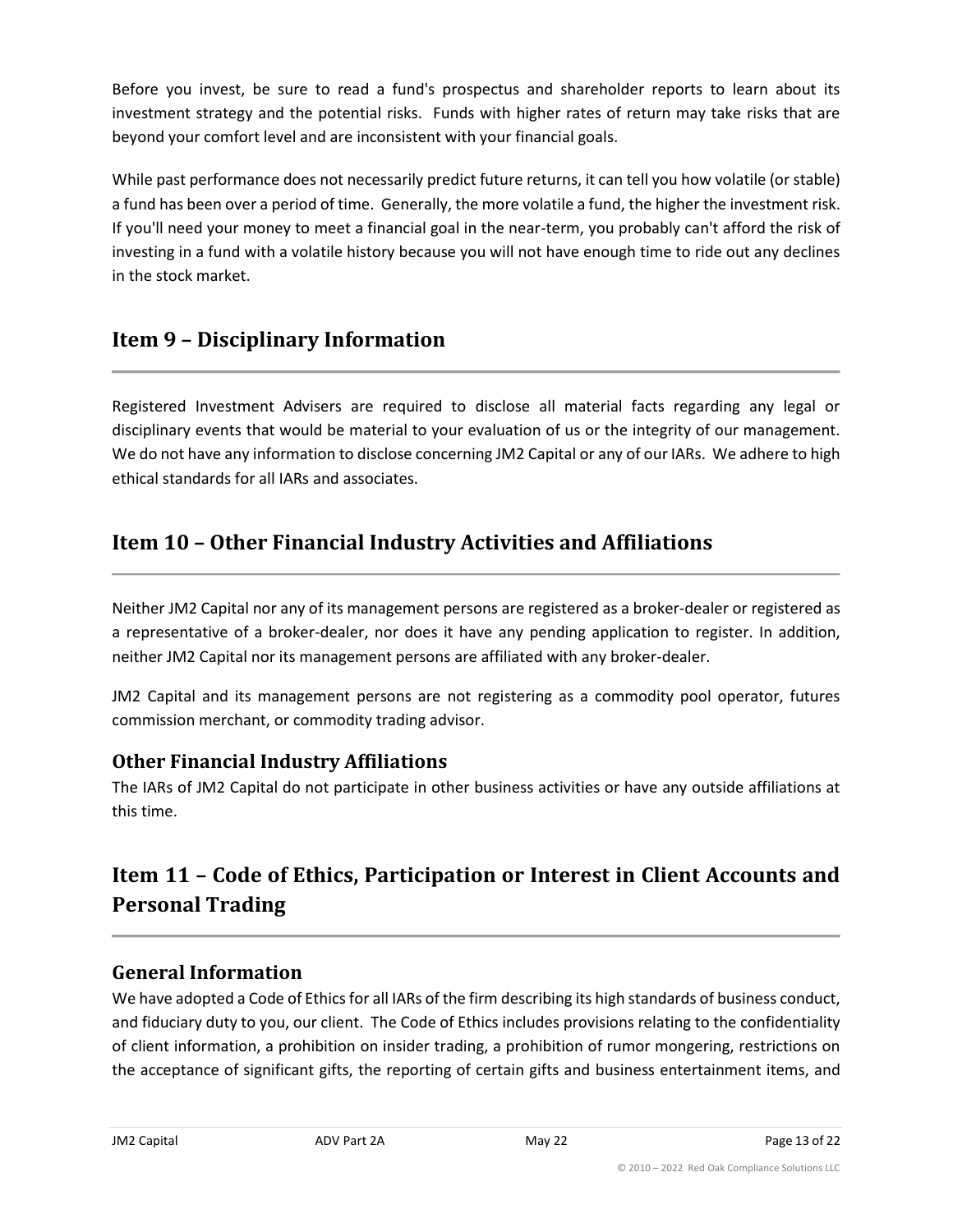personal securities trading procedures. All of our IARs must acknowledge the terms of the Code of Ethics annually, or as amended.

# **Participation or Interest in Client Accounts**

Our Compliance policies and procedures prohibit anyone associated with JM2 Capital from having an interest in a client account or participating in the profits of a client's account without the approval of the CCO.

The following acts are prohibited:

- Employing any device, scheme or artifice to defraud
- Making any untrue statement of a material fact
- Omitting to state a material fact necessary in order to make a statement, in light of the circumstances under which it is made, not misleading
- Engaging in any fraudulent or deceitful act, practice or course of business
- Engaging in any manipulative practices

Clients and prospective clients may request a copy of the firm's Code of Ethics by contacting the CCO.

# **Personal Trading**

We may recommend securities to you that we will purchase for our own accounts. We may trade securities in our account that we have recommended to you as long as we place our orders after your orders. This policy is meant to prevent us from benefiting as a result of transactions placed on behalf of advisory accounts.

Certain affiliated accounts may trade in the same securities with your accounts on an aggregated basis when consistent with our obligation of best execution. When trades are aggregated, all parties will share the costs in proportion to their investment. We will retain records of the trade Order (specifying each participating account) and its allocation. Completed Orders will be allocated as specified in the initial trade order. Partially filled Orders will be allocated on a pro rata basis. Any exceptions will be explained on the Order.

JM2 Capital has a personal securities transaction policy in place to monitor the personal securities transactions and securities holdings of "Access Persons". The policy requires that an Access Person of the firm provide the Chief Compliance Officer or his/her designee with a written report of their current securities holdings within ten (10) days after becoming an Access Person. Additionally, each Access Person must provide the Chief Compliance Officer or his/her designee with a written report of the Access Person's current securities holdings at least once each twelve (12) month period thereafter on a date the Adviser selects; provided, however that at any time that the Adviser has only one Access Person, he or she shall not be required to submit any securities report described above.

We have established the following restrictions in order to ensure our fiduciary responsibilities regarding insider trading are met: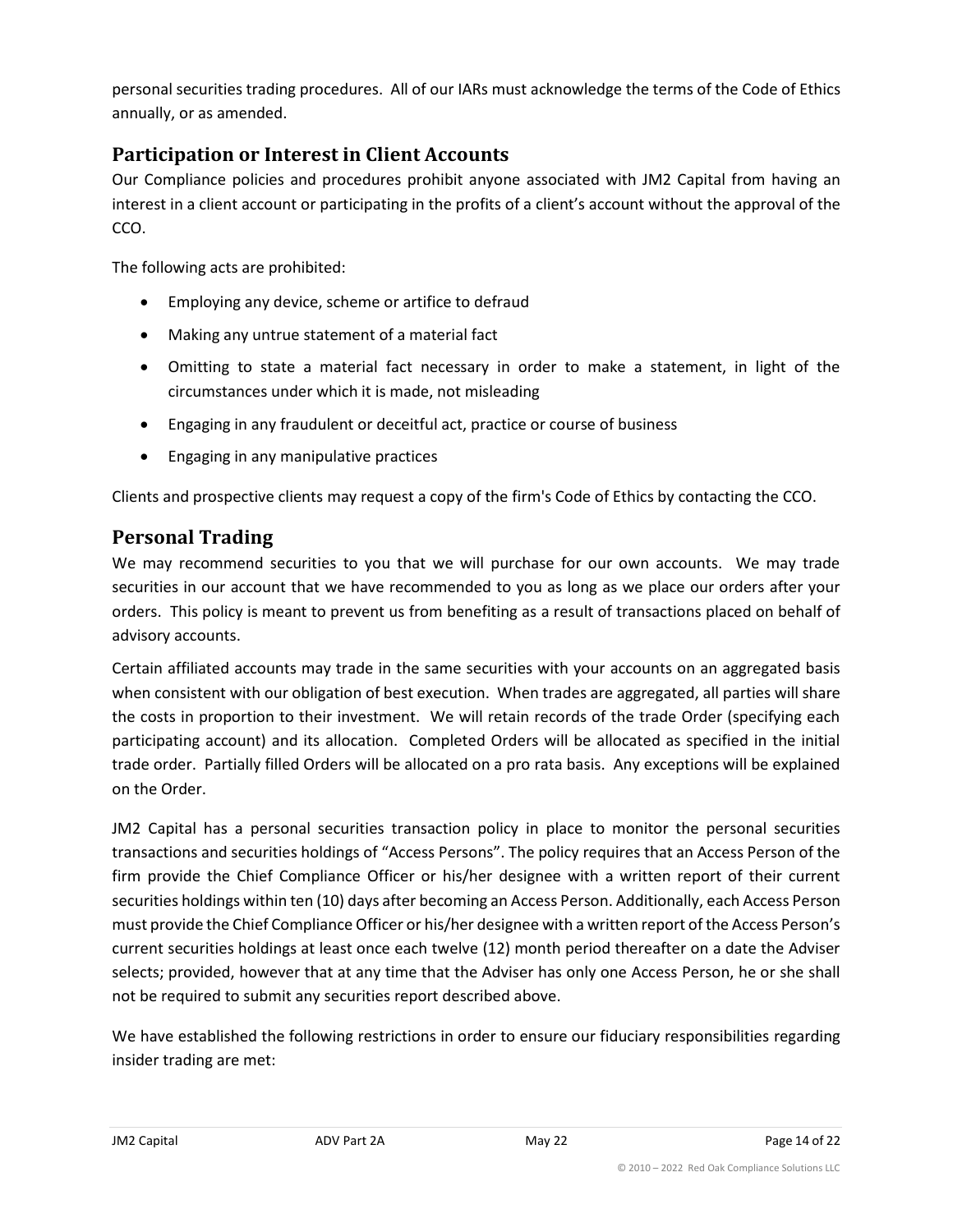• No securities for our personal portfolio(s) shall be bought or sold where this decision is substantially derived, in whole or in part, from the role of IARs of JM2 Capital, unless the information is also available to the investing public on reasonable inquiry. In no case, shall we put our own interests ahead of yours.

## **Privacy Statement**

We are committed to safeguarding your confidential information and hold all personal information provided to us in the strictest confidence. These records include all personal information that we collect from you or receive from other firms in connection with any of the financial services they provide. We also require other firms with whom we deal with to restrict the use of your information. Our Privacy Policy is available upon request.

# **Conflicts of Interest**

JM2 Capital's IARs may employ the same strategy for their personal investment accounts as it does for its clients. However, IARs may not place their orders in a way to benefit from the purchase or sale of a security.

We act in a fiduciary capacity. If a conflict of interest arises between us and you, we shall make every effort to resolve the conflict in your favor. Conflicts of interest may also arise in the allocation of investment opportunities among the accounts that we advise. We will seek to allocate investment opportunities according to what we believe is appropriate for each account. We strive to do what is equitable and in the best interests of all the accounts we advise.

# <span id="page-14-0"></span>**Item 12 – Brokerage Practices**

# **Factors Used to Select Custodians**

In recommending a custodian/broker-dealer, we look for a company that offers relatively low transaction fees, access to desired securities, trading platforms, and support services. We may recommend clients use Charles Schwab & Co., Inc. ("Schwab") as the qualified custodian for their accounts when utilizing our asset management services.

# **Soft Dollars**

Schwab may provide us with certain brokerage and research products and services that qualify as "brokerage or research services" under the rules. These research products and/or services will assist the IAR in its investment decision making process. Such research generally will be used to service all of the IAR's clients, but brokerage commissions paid by the client may be used to pay for research that is not used in managing the client's account. The account may pay to a broker-dealer a commission greater than another qualified broker-dealer might charge to affect the same transaction where the IAR determines in good faith that the commission is reasonable in relation to the value of the brokerage and research services received.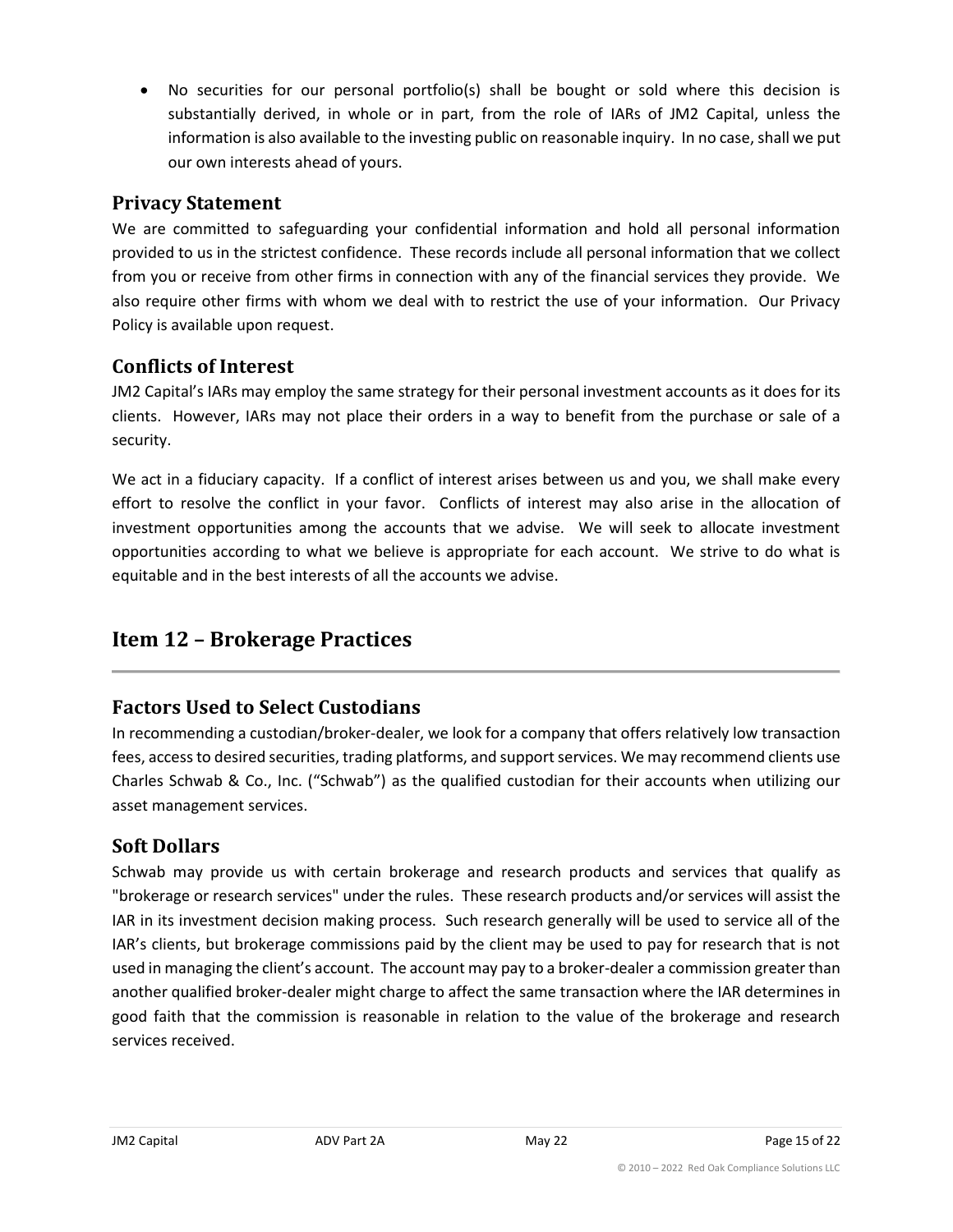Because soft dollar benefits could be considered to provide a benefit to the adviser that might cause the client to pay more than the lowest available commission without receiving the most benefit, they are considered a conflict of interest in recommending or directing custodial and third-party managerial services. JM2 Capital mitigates these conflicts of interest through strong oversight of soft-dollar arrangements by the Chief Compliance Officer, in order to assure the soft dollar benefits serve the best interests of the client.

There may other benefits from recommending Schwab or other third party managers such as software and other technology that (i) provide access to client account data (such as trade confirmations and account statements); (ii) facilitate trade execution and allocate aggregated trade orders for multiple client accounts; (iii) provide research, pricing and other market data; (iv) facilitate payment of fees from its clients' accounts; and (v) assist with back-office functions, recordkeeping and client reporting.

Other services may include, but are not limited to, performance reporting, financial planning, contact management systems, third party research, publications, access to educational conferences, roundtables and webinars, practice management resources, access to consultants and other third-party service providers who provide a wide array of business related services and technology with whom JM2 Capital may contract directly. JM2 Capital may receive seminar expense reimbursements from product sponsors which may be based on the sales of products to their clients.

Soft dollar benefits may be proportionally allocated to any accounts that may generate different amounts of the soft dollar benefits.

## **Economic Benefits**

JM2 Capital may recommend/require that clients establish brokerage accounts with the Schwab Advisor Services division of Charles Schwab & Co., Inc. (Schwab), a registered broker-dealer, member SIPC, to maintain custody of clients' assets and to effect trades for their accounts. The final decision to custody assets with Schwab is at the discretion of the Advisor's clients, including those accounts under ERISA or IRA rules and regulations, in which case the client is acting as either the plan sponsor or IRA accountholder. JM2 Capital is independently owned and operated and not affiliated with Schwab. Schwab provides JM2 Capital with access to its institutional trading and custody services, which are typically not available to Schwab retail investors. These services generally are available to independent investment advisors on an unsolicited basis, at no charge to them so long as a total of at least \$10 million of the advisor's clients' assets are maintained in accounts at Schwab Advisor Services. Schwab's services include brokerage services that are related to the execution of securities transactions, custody, research, including that in the form of advice, analyses and reports, and access to mutual funds and other investments that are otherwise generally available only to institutional investors or would require a significantly higher minimum initial investment.

For JM2 Capital client accounts maintained in its custody, Schwab generally does not charge separately for custody services but is compensated by account holders through commissions or other transactionrelated or asset-based fees for securities trades that are executed through Schwab or that settle into Schwab accounts.

Schwab also makes available to JM2 Capital other products and services that benefit JM2 Capital but may not benefit its clients' accounts. These benefits may include national, regional or JM2 Capital specific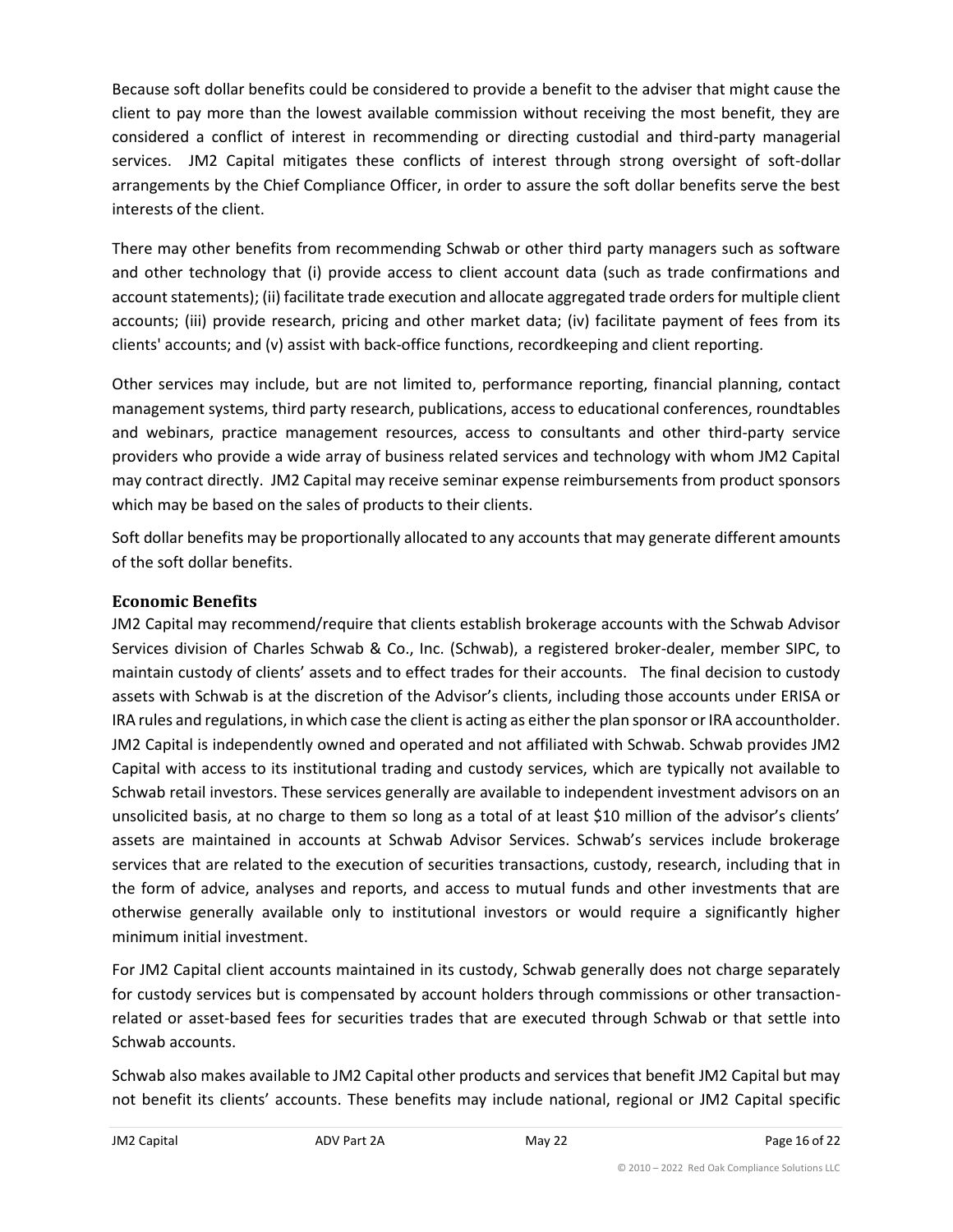educational events organized and/or sponsored by Schwab Advisor Services. Other potential benefits may include occasional business entertainment of personnel of JM2 Capital by Schwab Advisor Services personnel, including meals, invitations to sporting events, including golf tournaments, and other forms of entertainment, some of which may accompany educational opportunities. Other of these products and services assist JM2 Capital in managing and administering clients' accounts. These include software and other technology (and related technological training) that provide access to client account data (such as trade confirmations and account statements), facilitate trade execution (and allocation of aggregated trade orders for multiple client accounts), provide research, pricing information and other market data, facilitate payment of JM2 Capital's fees from its clients' accounts, and assist with back-office training and support functions, recordkeeping and client reporting. Many of these services generally may be used to service all or some substantial number of JM2 Capital's accounts, including accounts not maintained at Schwab Advisor Services. Schwab Advisor Services also makes available to JM2 Capital other services intended to help JM2 Capital manage and further develop its business enterprise. These services may include professional compliance, legal and business consulting, publications and conferences on practice management, information technology, business succession, regulatory compliance, employee benefits providers, human capital consultants, insurance and marketing. In addition, Schwab may make available, arrange and/or pay vendors for these types of services rendered to JM2 Capital by independent third parties. Schwab Advisor Services may discount or waive fees it would otherwise charge for some of these services or pay all or a part of the fees of a third-party providing these services to JM2 Capital. While, as a fiduciary, JM2 Capital endeavors to act in its clients' best interests, JM2 Capital's recommendation/requirement that clients maintain their assets in accounts at Schwab may be based in part on the benefit to JM2 Capital of the availability of some of the foregoing products and services and other arrangements and not solely on the nature, cost or quality of custody and brokerage services provided by Schwab, which may create a potential conflict of interest.

## **Best Execution**

We have an obligation to seek best execution for you. In seeking best execution, the determinative factor is not the lowest possible commission cost but whether the transaction represents the best qualitative execution, taking into consideration the full range of a broker-dealer's services, including the value of research provided, execution capability, commission rates, reputation and responsiveness. Therefore, we will seek competitive commission rates, but we may not obtain the lowest possible commission rates for account transactions.

# **Brokerage for Client Referrals**

In selecting and/or recommending broker-dealers, we do not take into consideration whether or not we will receive client referrals from the broker-dealer or third party.

# **Directed Brokerage**

We do not permit directed brokerage. We will require you to use the custodian of our choosing as the custodial firm.

# **Trading**

Transactions for each client account generally will be effected independently, unless we decide to purchase or sell the same securities for several clients at approximately the same time. We may (but are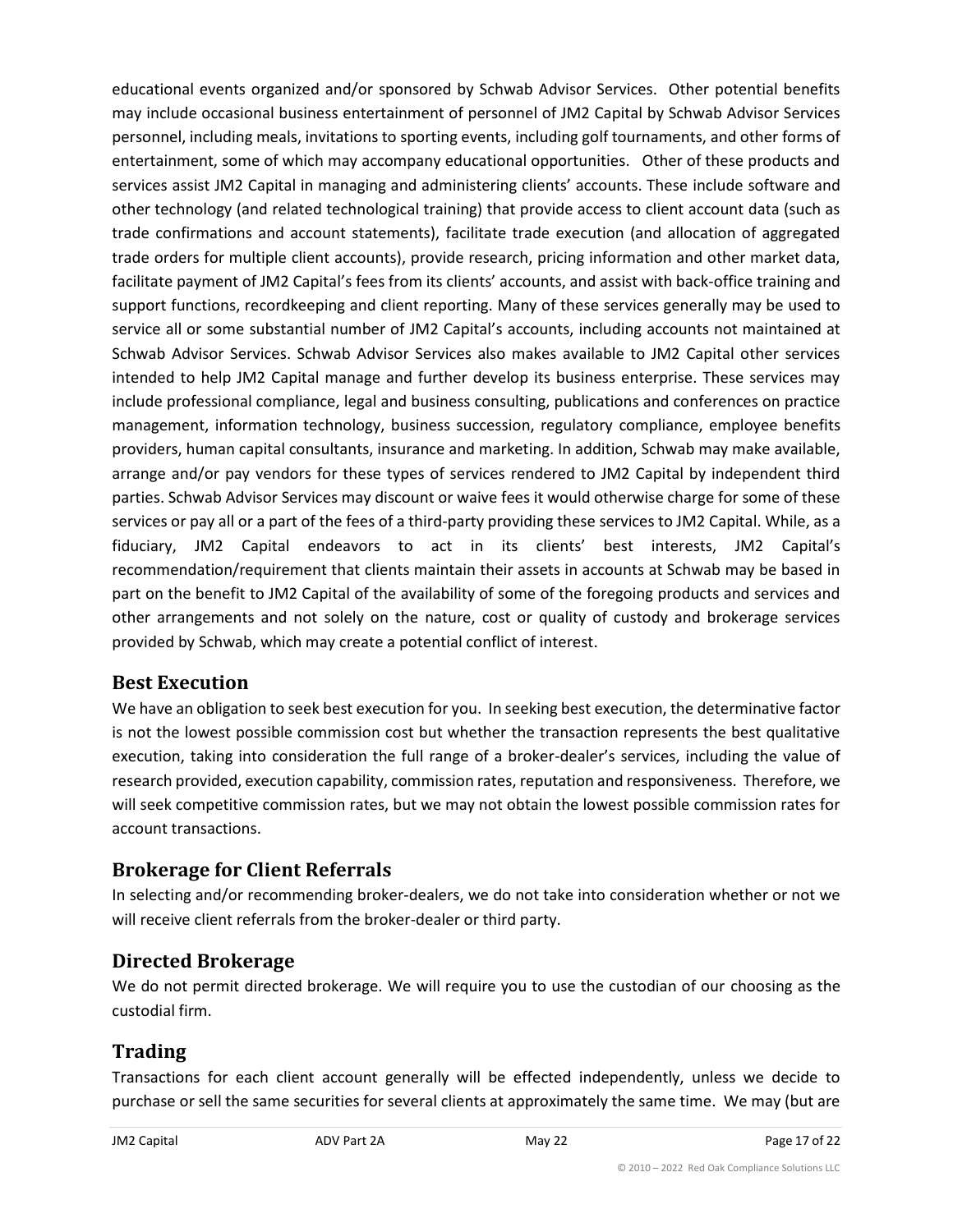not obligated to) combine or "batch" such Orders to obtain best execution, to negotiate more favorable commission rates or to allocate equitably among our clients' differences in prices and commission or other transaction costs. Under this procedure, transactions will be price-averaged and allocated among our clients in proportion to the purchase and sale orders placed for each client account on any given day.

# <span id="page-17-0"></span>**Item 13 – Review of Accounts**

## **Reviews**

Reviews are conducted at least annually or as agreed to by us. Reviews will be conducted by our Chief Compliance Officer, Cameron Turner. You may request more frequent reviews and may set thresholds for triggering events that would cause a review to take place. Generally, we will monitor for changes and shifts in the economy, changes to the management and structure of a mutual fund or company in which client assets are invested, and market shifts and corrections.

## **Reports**

In addition to account statements that will be provided to you by the custodian, we will provide you performance reports annually.

# <span id="page-17-1"></span>**Item 14 – Client Referrals and Other Compensation**

We do not receive any economic benefit from someone who is not a client for providing investment advice or other advisory services to our clients nor do we directly or indirectly pay any compensation to another person if they refer clients to us.

# <span id="page-17-2"></span>**Item 15 – Custody**

We do not have physical custody of any accounts or assets. However, we may be deemed to have custody of your account(s) if we have the ability to deduct your advisory fees from the custodian. We use Schawb as the custodian and/or broker-dealer for all your accounts. You should receive at least quarterly statements from the broker-dealer or custodian that holds and maintains your investment assets. We urge you to carefully review such statements.

We do not debit the client fees directly from your advisory account. We send information to your custodian to debit your fees and to pay them to us. You authorized the custodian to pay us directly at the onset of the relationship.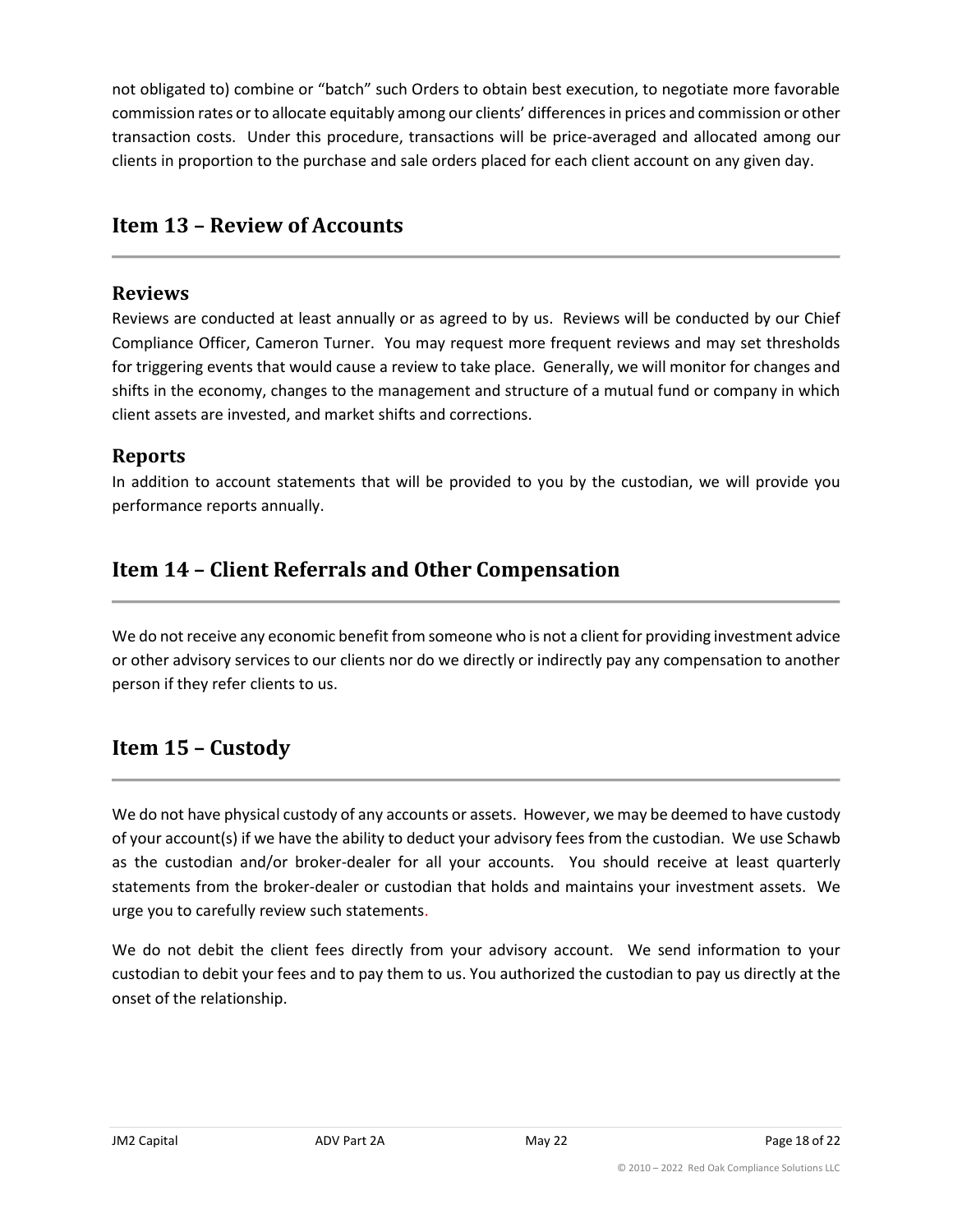<span id="page-18-0"></span>We manage assets on a discretionary basis. When you provide discretion authority, which will be evidenced via the written, discretionary agreement between the client and the Adviser, we will have the authority to determine the following without your consent:

- Securities to be bought or sold for your account
- Amount of securities to be bought or sold for your account

In all cases this discretion is exercised in a manner consistent with your stated investment objectives for your account and in accordance with any restrictions placed on the account(s).

When active asset management services are provided on a discretionary basis the client will enter into a separate custodial agreement with the custodian. The custodian agreement will include a limited power of attorney to trade in the client's account(s) which authorizes the custodian to take instructions from us regarding all investment decisions for your account.

If utilizing the services of a third-party money manager, the third-party money manager and/or custodians may have discretion over your account. The Advisory Agreement and ADV Part 2 of the third-party money manager and the custodial new account documentation will detail this in full.

# <span id="page-18-1"></span>**Item 17 – Voting Client Securities**

As a matter of firm policy and practice, we do not have any authority to and do not vote proxies on behalf of advisory clients. You retain the responsibility for receiving and voting proxies for any and all securities maintained in your portfolios. We may provide advice to you regarding your voting of proxies. The custodian will forward you copies of all proxies and shareholder communications relating to your account assets.

# <span id="page-18-2"></span>**Item 18 – Financial Information**

We are required to provide you with certain financial information or disclosures about our financial condition. We have no financial commitment that would impair our ability to meet any contractual and fiduciary commitments to you, our client. We have not been the subject of any bankruptcy proceedings. In no event shall we charge advisory fees that are both in excess of five hundred dollars and more than six months in advance of advisory services rendered.

On April 14, 2020, the firm received a Paycheck Protection Plan Loan through the SBA in conjunction with the relief afforded from the CARES Act. The firm used the PPP to continue payroll for the firm's employees and the firm did not suffer any interruption of service.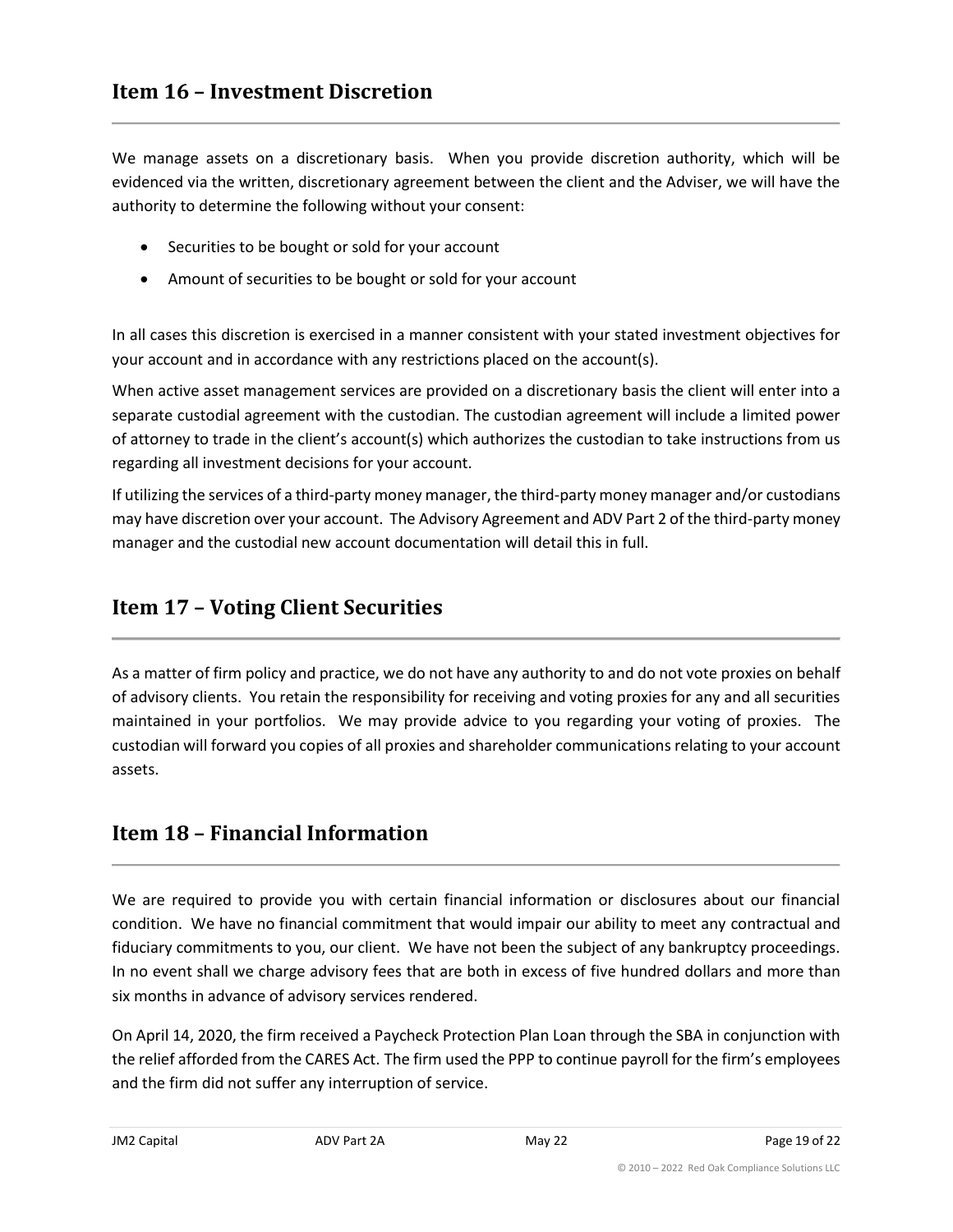<span id="page-19-0"></span>**ADV Part 2B Brochure Supplement – Cameron Turner**

**Item 1 – Cover Page**

Cameron Turner

CRD #: 2719020

**JM2 Capital Inc. 16340 Muirfield Place Edmond, OK 73013 (405) 285-2878 https://jm2capital.com/ May 23, 2022**

This Brochure supplement provides information about Cameron Turner and supplements the JM2 Capital ("JM2 Capital") Brochure. You should have received a copy of that Brochure. Please contact Cameron Turner if you did not receive the Brochure or if you have any questions about the contents of this supplement.

Additional information about Cameron Turner, CRD#: 2719020 is available on the SEC's website at www.adviserinfo.sec.gov.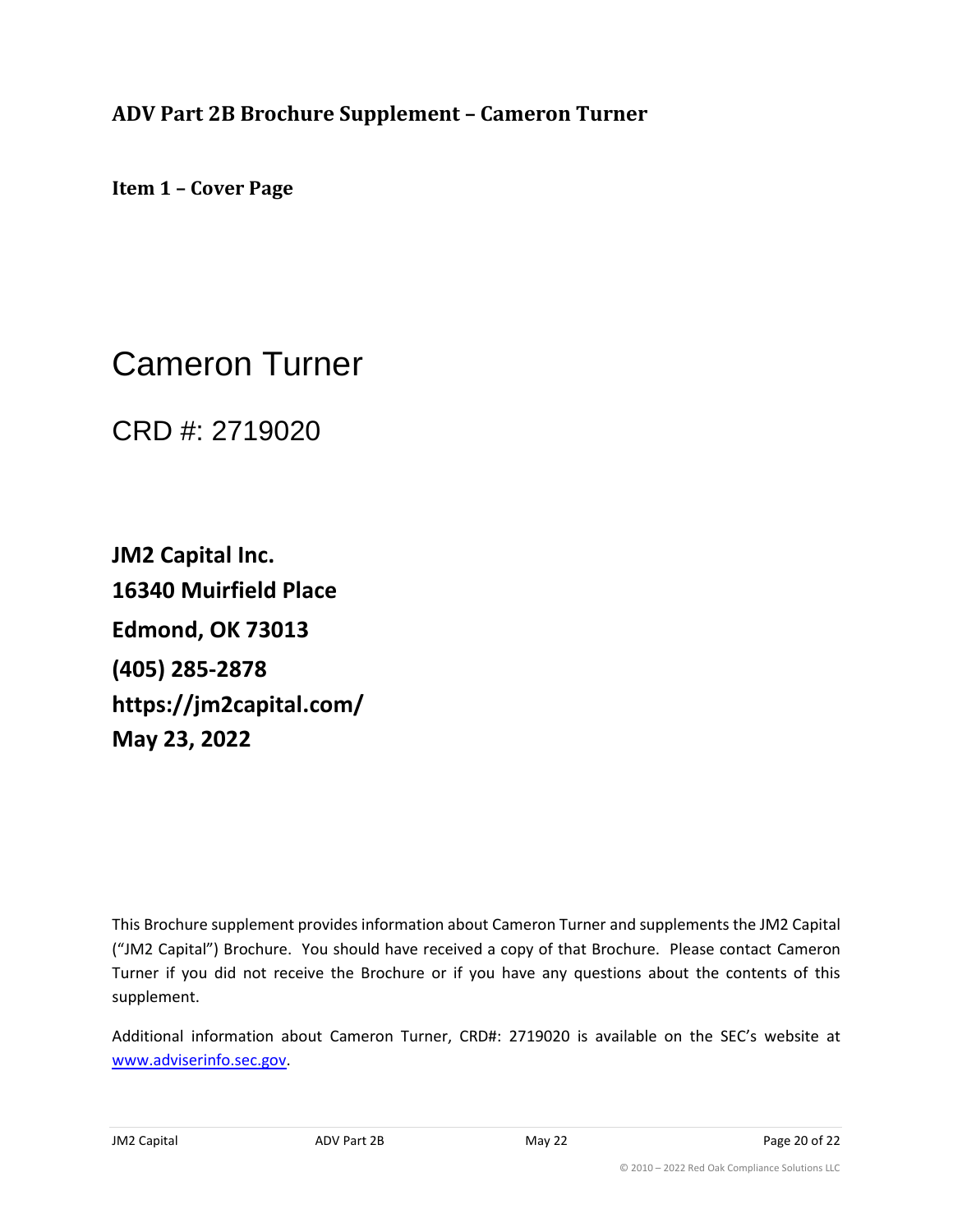## **Item 2 – Educational Background and Business Experience**

| Full Legal Name: Cameron Turner                                                                 | Year of Birth: 1970 |
|-------------------------------------------------------------------------------------------------|---------------------|
| <b>Education</b>                                                                                |                     |
| Bachelor of Science in Accounting<br>University of Central Oklahoma, Edmond, OK                 | 1992                |
| Master of Business Administration<br>University of Central Oklahoma, Edmond, OK                 | 1994                |
| <b>Designations</b><br>Chartered Financial Analyst (CFA®) Charterholder<br><b>CFA Institute</b> | 2006                |
| <b>CPA</b><br>Oklahoma                                                                          | 1993                |

#### **Minimum Designation Requirements**

#### **Certified Public Accountant (CPA)**

CPAs are licensed and regulated by their state boards of accountancy. While state laws and regulations vary, the education, experience and testing requirements for licensure as a CPA generally include minimum college education (typically 150 credit hours with at least a baccalaureate degree and a concentration in accounting), minimum experience levels (most states require at least one year of experience providing services that involve the use of accounting, attest, compilation, management advisory, financial advisory, tax or consulting skills, all of which must be achieved under the supervision of or verification by a CPA), and successful passage of the Uniform CPA Examination. In order to maintain a CPA license, states generally require the completion of 40 hours of continuing professional education (CPE) each year (or 80 hours over a two year period or 120 hours over a three year period). Additionally, all American Institute of Certified Public Accountants (AICPA) members are required to follow a rigorous Code of Professional Conduct which requires that they act with integrity, objectivity, due care, competence, fully disclose any conflicts of interest (and obtain client consent if a conflict exists), maintain client confidentiality, disclose to the client any commission or referral fees, and serve the public interest when providing financial services. The vast majority of state boards of accountancy have adopted the AICPA's Code of Professional Conduct within their state accountancy laws or have created their own.

#### **Chartered Financial Analyst (CFA®)**

The Chartered Financial Analyst (CFA®) certification is a globally recognized, graduate-level investment credential, recognized for its foundation in investment analysis and portfolio management skills, and emphasizes the highest ethical and professional standards. To attain the right to use the CFA® marks, an individual must satisfactorily fulfill the following requirements:

**Prerequisites/Experience:** Complete either an undergraduate degree and four years of professional experience involving investment decision-making, or four years of qualified work experience (full time, but not necessarily investment related).